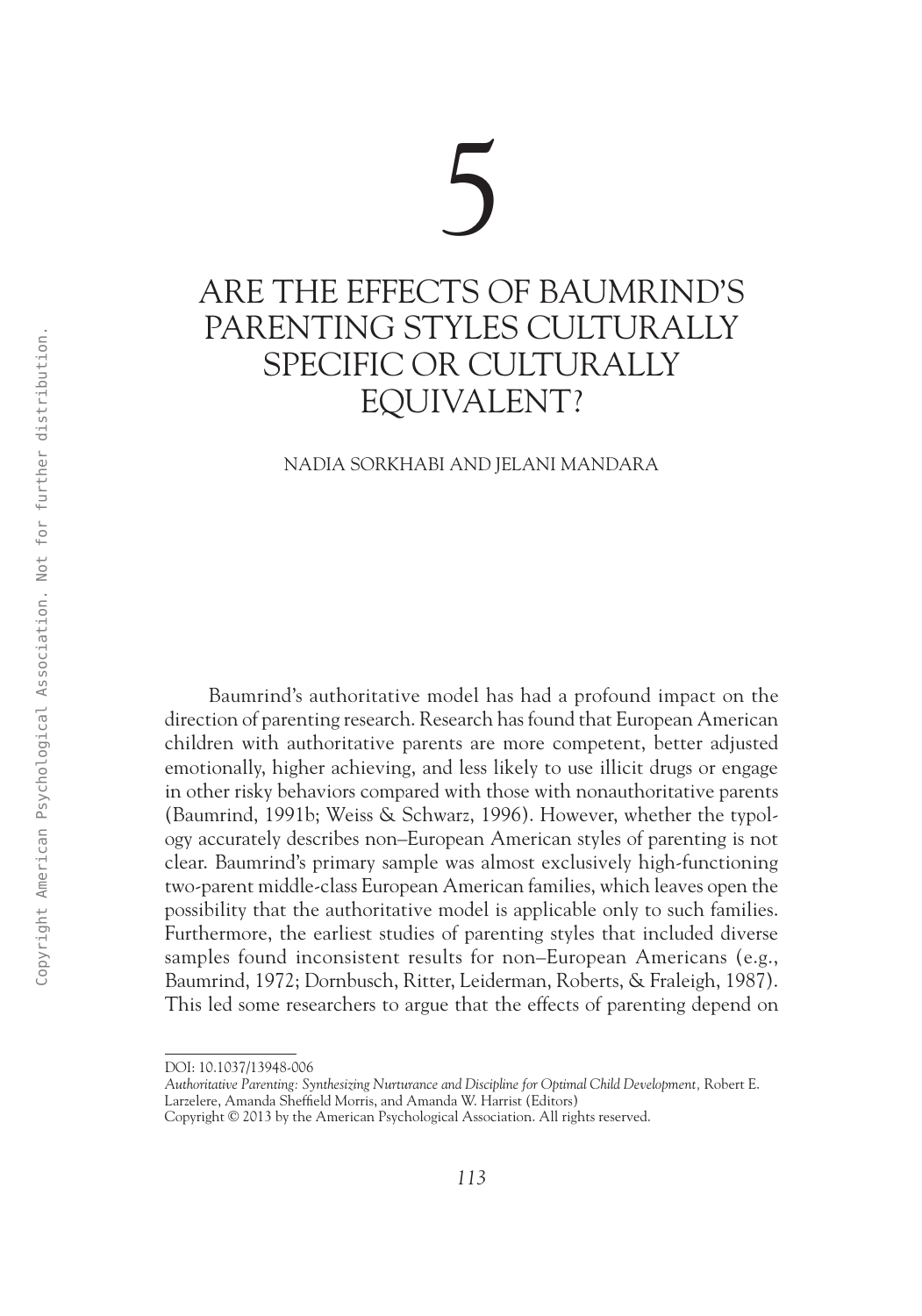the cultural and social contexts in which it occurs (Chao, 2001; Mandara & Murray, 2002). Other researchers however, maintained that the authoritative model is essentially a universally optimal style of parenting that is applicable across cultural and social contexts (Lamborn & Felbab, 2003). The purpose of this chapter is to review the research and theories on the cultural differences in the nature and effects of parenting styles in order to draw empirically supported conclusions about the applicability of the authoritative model for non–European American youths.

# Cultural Differences in Early Parenting Styles Research

In an early study, Baumrind (1972) found that African American parents were higher on firm enforcement and did not encourage individuality in their preschool-age girls to the same degree as European American parents. They also expected their girls to be more mature. In fact, about 50% of the African American parents and only 13% of the European American parents were classified as authoritarian. The main finding was that these authoritarian practices affected the groups differently. In spite of their relatively authoritarian parents, the African American girls were rated as more assertive and independent than the European American girls. Baumrind (1972) argued that the girls may have perceived their parents as nurturing, not rejecting, and sufficiently identified with their strong mothers to emulate them.

Dornbusch et al. (1987) were the first to test the applicability of Baumrind's parenting styles model in a large culturally diverse sample of youths. They used self-report surveys and found that European Americans were lower on the authoritarian and higher on the authoritative measures than Asian, Latino, or African Americans. They also found that their measures of parenting were differentially related to each group's self-reported grade-point average (GPA). In general, for all the ethnic groups, the higher adolescents rated their parents on authoritarian parenting, the lower their GPA. However, the size of the authoritarian effect on self-reported GPA was largest for European Americans and smallest for African Americans. They also found that the authoritative measure was not significantly related to GPA for any group but European Americans. 2012 - ULTURAL DIFFERENCES IN EARLY PARENTING<br>
10 an early study Bounting (1972) from that African American part<br>
2013 - an early study Bounting (1972) from that African American part<br>
2013 - The production particle ameri

Building on these findings, Steinberg, Mounts, Lamborn, and Dornbusch (1991) specifically tested the possibility that the authoritative model may not be effective for youths in different social contexts. They assessed 10,000 ethnically and economically diverse high school students from California and Wisconsin on self-report measures of parental warmth, monitoring, and psychological autonomy. They then classified the parents as authoritative if they scored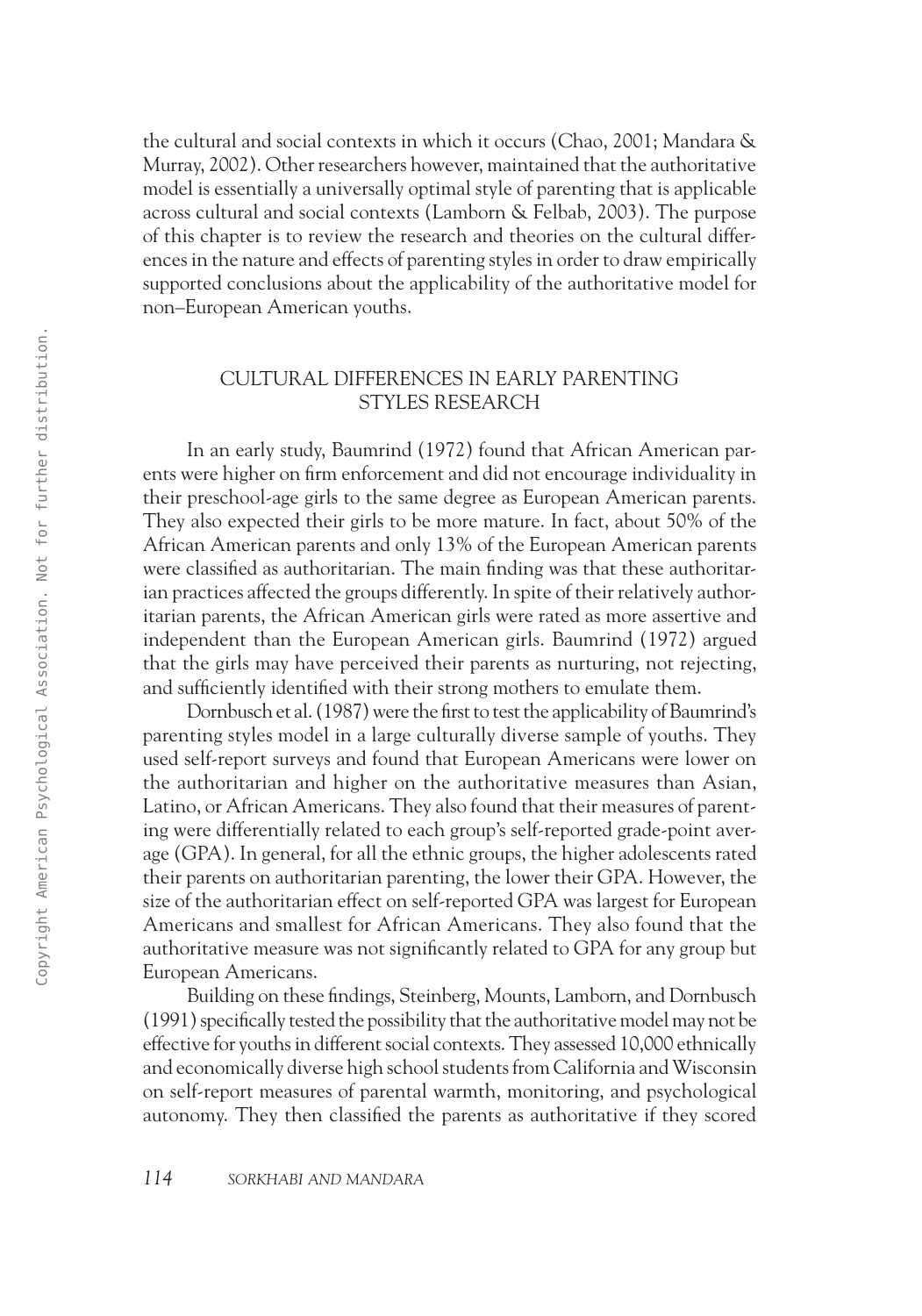above the sample median on all three parenting measures. The remaining parents were considered nonauthoritative. They divided the sample according to ethnicity (Asian, African, Latino, and European Americans), whether the family was working class or middle class, and whether the adolescents lived in single- or two-parent homes. The researchers compared adolescents with authoritative and nonauthoritative parents within each of the 16 groups on indicators of adolescent adjustment. As with the Dornbusch et al. (1987) study, two-parent middle-class European American families were most likely to be authoritative, whereas working class African, Hispanic, and especially Asian American parents were least likely.

When Dornbusch et al. (1991) assessed the effects of authoritative parenting on the outcomes, they found that children with authoritative parents tended to have higher GPAs, were more self-reliant, and were lower in psychological distress and delinquency than those with nonauthoritative parents. Although the effect sizes varied across the 16 ecological niches, the pattern was generally the same for each subgroup. The main differences were that authoritativeness did not predict any outcomes for two-parent working-class African Americans and failed to predict GPA differences for single-parent working-class Asian Americans. However, the reliability of those specific findings is questionable because there were only 11 authoritative African American and four authoritative Asian American parents available for those comparisons. Thus, the authors concluded from their most reliable findings that adolescents with authoritative parents were overall better adjusted, regardless of their ethnic group.

In a follow-up study (Lamborn, Mounts, Steinberg, & Dornbusch, 1991), the same team examined the effects of parenting styles in more detail. Instead of simply comparing authoritative versus nonauthoritative, they classified the parents from the Steinberg et al. (1991) study into one of the four parenting style categories (authoritarian, authoritative, indulgent, and neglectful). To do so, they assessed each adolescent on the degree to which their parents were accepting/involved and strict/supervisory. They then classified parents into one of the four categories on the basis of their scoring in the upper or lower tertile of the acceptance or strictness measures, which left slightly more than 4,000 adolescents for the study. Adolescents with authoritative parents were found to be most adjusted across measures of school competence, psychosocial development, and problem behaviors. Furthermore, the effects of parenting style did not differ statistically by ethnic group, parental education, or adolescent gender. 26<br>
26 AM Controllerist (P89) assessed the effects of undiversite presence After Mean Demokratical (P89) assessed the effects of undiversite present ended<br>
26 AM Controllerist (P89) assessed to the controllerist american

The researchers assessed the youths 1 year later with the same instruments and classification methods (Steinberg, Lamborn, Darling, Mounts, & Dornbusch, 1994). After attrition and application of their classification method, the sample comprised 2,300 adolescents. They found that the advantages of the adolescents with authoritative parents either maintained or increased over the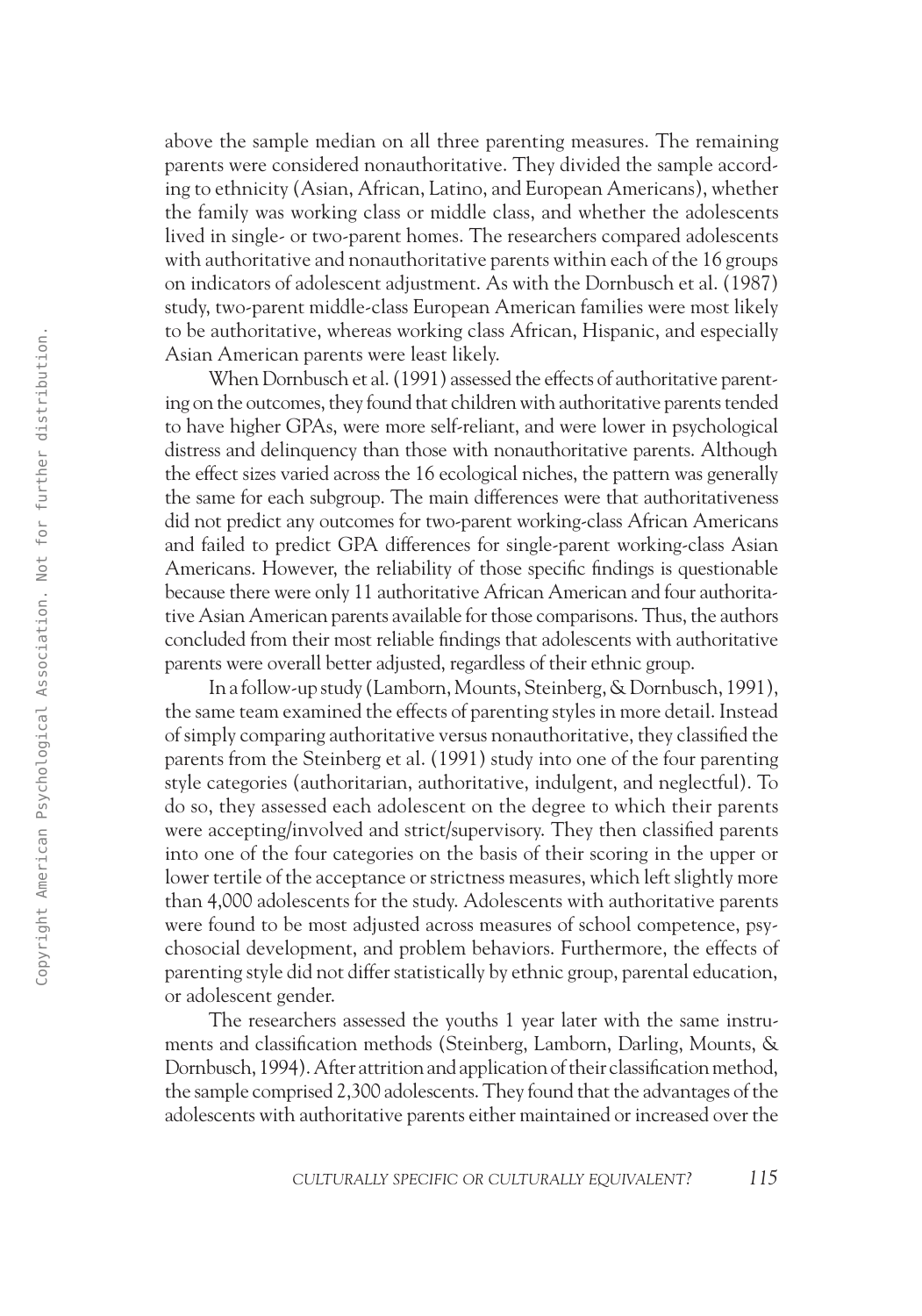year. The authors concluded again that the authoritative model is the optimal form of parenting for most measures of adolescent outcomes.

One of the major findings in the prior studies was the interesting difference that Asian American youths were much less likely to have authoritative parents than European American youths, even though the Asian American adolescents' academic achievement was equal to or higher than all other groups. The effects of parenting style on academic achievement were less robust for African American adolescents overall. To better understand this difference, the research team assessed the degree to which peer networks influence the parenting style effects (reviewed in Steinberg, Dornbusch, & Brown, 1992). They found that the relative influence of parenting styles was much stronger for European American adolescents than for other youths, and peers had a greater influence on achievement for Asian American and African American adolescents. They further concluded that the high peer support for achievement helps Asian American youths overcome high levels of authoritarianism among their parents. For African American youths, the negative effects of low peer support for achievement seemed to counteract the potentially positive effects of authoritative parenting. Thus, the researchers concluded their work with these data sets by arguing that when it comes to behavior and mental health outcomes, authoritative parenting is optimal for all youths, but when it comes to academic achievement, the effects of parenting styles seem to depend on the social context in which youths must navigate.

### Cultural Specificity Perspective

The cultural specificity perspective in socialization was first introduced by Baumrind (1972; also see Baumrind et al., 2010), who argued that the parenting styles she identified with her sample of European American families cannot be extended to explain the parenting styles and associated outcomes of other ethnic groups. Baumrind (1972) reported exploratory data with a small sample of African American families to further illustrate the potential differences that might exist in parenting patterns and associated outcomes in different ethnic groups. Thus, an objective of the cultural specificity perspective was to understand different cultural groups on their own terms, which is an important part of countering the potential ethnocentric assumption that the norms and standards observed among middle-class European American families represent the ideal for other ethnic and social groups (Chao, 1994, 2001). The following four interrelated propositions define the cultural specificity perspective: (a) The values and socialization goals of parents in individualist and collectivist cultures differ, and therefore parents in different cultures engage in qualitatively different parenting; (b) the same parenting style (i.e., 1303 control to the restricted to the transition and solid to the relative points of the state of the state of the state of the state of the state of the state of the state of the state of the state and American Psycholog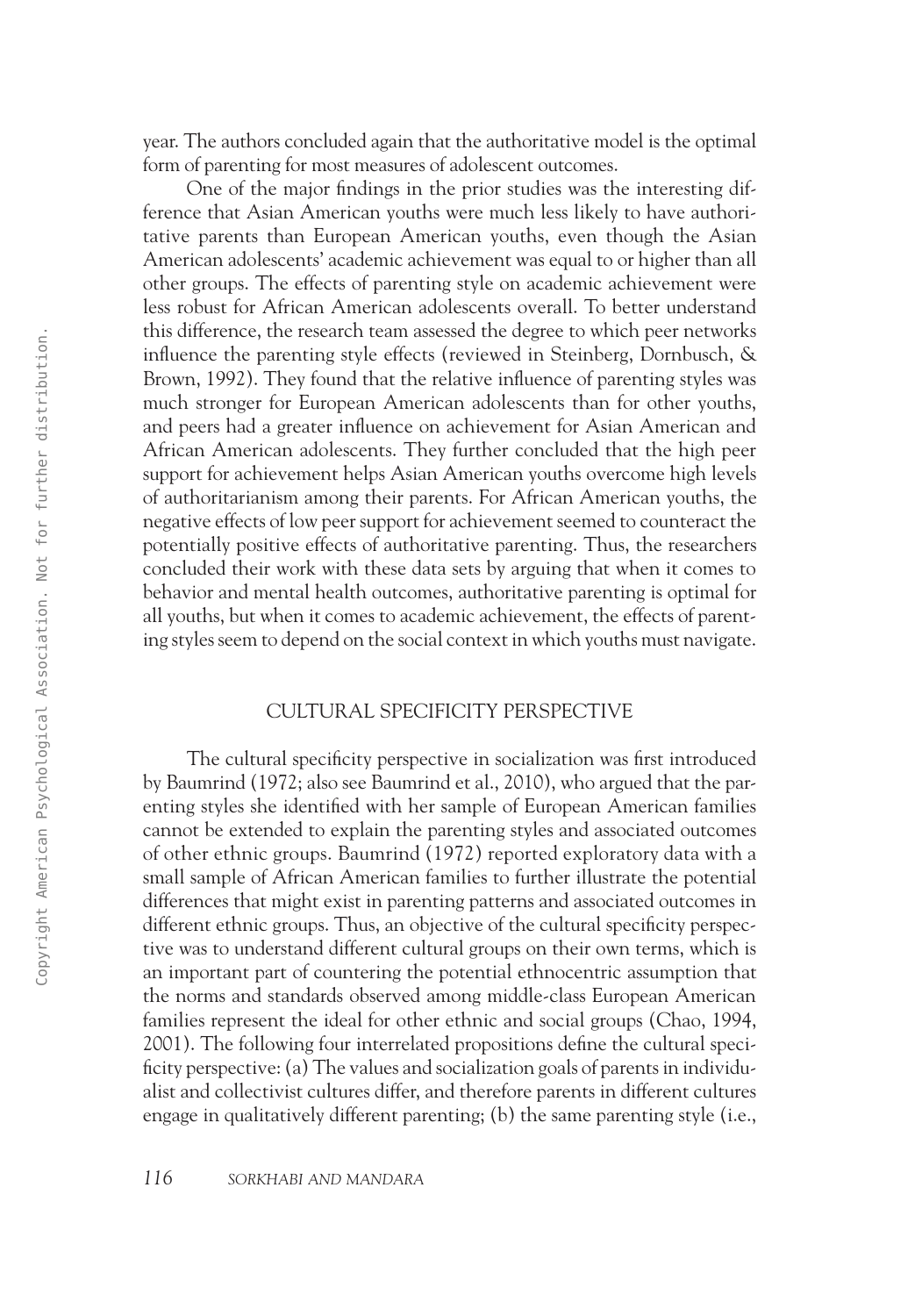authoritarian parenting) has different effects on youths in different cultures; (c) children and adolescents in different cultures interpret the same parenting style in different ways; and (d) the emotional and cognitive characteristics of authoritarian parents differ in collectivist and individualist cultures.

#### **Values and Socialization Goals of Parents Differ**

The most influential framework for understanding cultural differences in parenting styles is based on the notion that there are cultural differences in child-rearing values and goals (Rudy & Grusec, 2006). In the broadest sense, the distinction has been made between *collectivist* and *individualist* groups. Collectivists are said to value obedience, deference to authority, and duty or obligation to the group (Markus, 2008). Individualists are said to value independence, self-expression, and self-interest. Researchers have largely classified those of African, Asian, and Latin descent as more collectivist in orientation and those of European descent as more individualist in orientation (Triandis, 1995).

Several researchers have argued that variations in parenting styles and practices are due to variations in value systems. Chao (1994, 2001) has been a prominent proponent of this view, proposing that considering parents of Asian descent as authoritarian or restrictive is misleading. She argued that European American cultural philosophy cannot be used to understand parenting and child outcomes for children and adolescents of Asian descent. Chao (1994) proposed that Asian parenting grows out of the Confucian philosophy of role relationships. In particular, she argued that to understand Asian parenting, one must understand the concept of *training,* defined as *chiao shun* (i.e., parental investment and involvement) and *guan* (i.e., organizational control). Chao (1994) indicated that chiao shun and guan are qualitatively different from notions of control and responsiveness common in the West. For instance, she argued that unlike European American parents, most Asian parents do not explicitly display affection by hugging and kissing their children. Rather, they show their responsiveness implicitly by engaging in self-sacrifice. Chao also indicated that Asian parents apply organizational control, emphasize family honor, and demand hard work, self-discipline, and achievement. Thus, she argued that training explains Asian American students' academic performance in a way that the authoritative model does not. 1303 control and the best maintent in the best main that the control and make between the distribution has been made between real-density and make the state of the state and make the state of the state of the state of th

To test this idea, Chao (1994) compared 50 highly educated and Englishspeaking Chinese immigrant mothers with 50 equally educated European American mothers on standard measures of responsiveness and control as well as on the concepts of guan and chiao shun. The Chinese mothers were significantly higher on measures of authoritarian parenting that focused on unilateral control, supervision, and control by anxiety. As she predicted, the Chinese mothers were much higher on traditional Asian beliefs about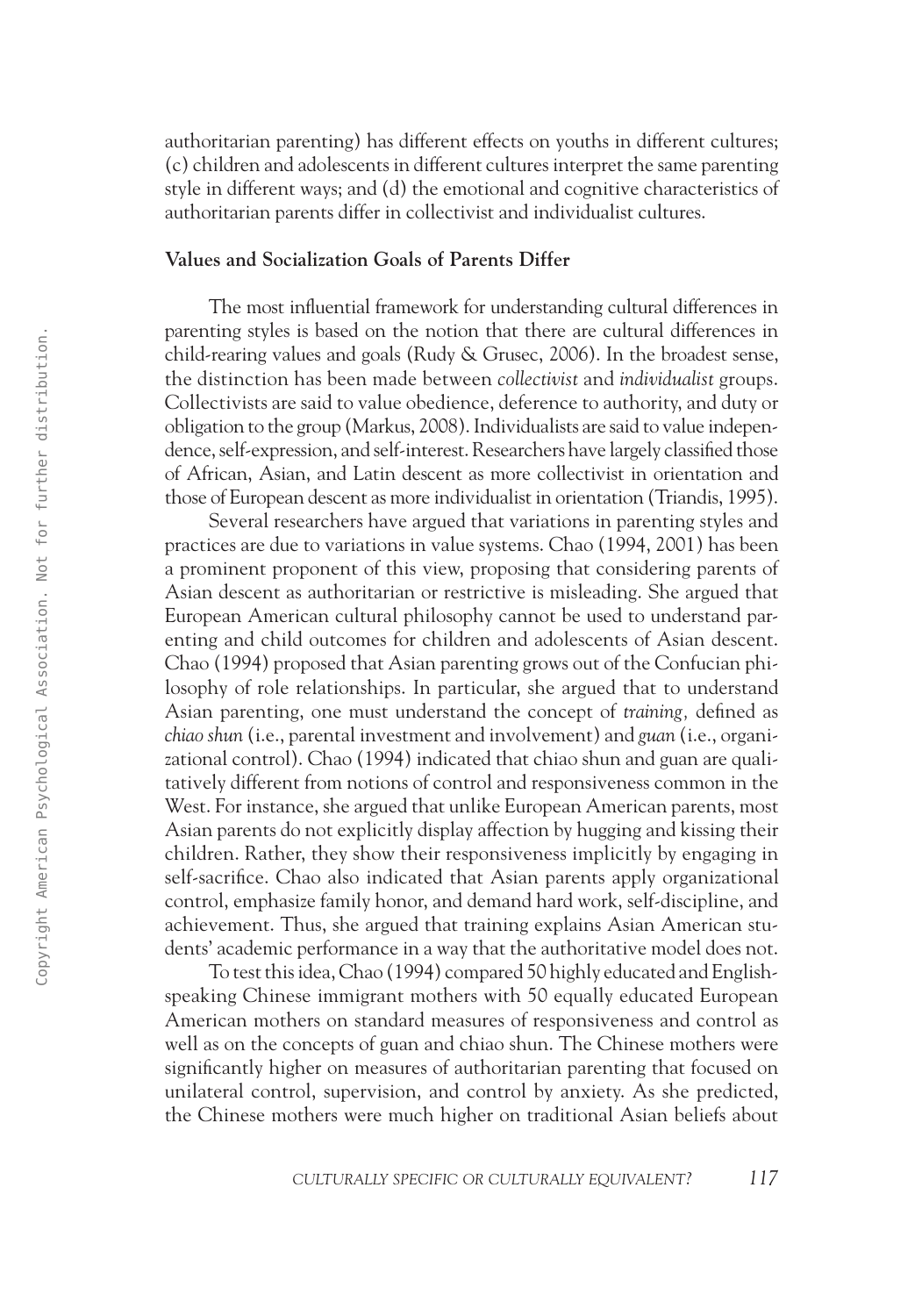child rearing. An interesting aspect of this finding is that these differences remained after she controlled for the mothers' scores on traditional measures of authoritarian parenting. Thus, she concluded that guan and chiao shun are qualitatively distinct from the responsiveness and demandingness dimensions used to describe parenting in individualist cultures.

In a follow-up study with a sample of 95 immigrant Chinese mothers and 52 European American mothers with the same demographics as in her first study, Chao (2000) assessed mothers on measures of parenting style, socialization goals, chiao shun, and school involvement. She essentially confirmed the results of her prior study and found that Chinese mothers were more likely to endorse authoritarian and training styles. She also found that European American mothers were more likely to focus on developing high self-esteem and self-expression in their children, whereas the Chinese mothers were more likely to focus on filial piety, family honor, and achievement.

Comparisons between Latino and European American parents have also found that Latino parents are more likely to value politeness and obedience (Smith & Krohn, 1995) and to focus on loyalty to family and respect for elders' authority (Valdes, 1996). Latino mothers also use more frequent discipline and physical guidance than European American mothers (Carlson & Harwood, 2003; Ispa et al., 2004). Some researchers have also suggested that achievement is less significant in Hispanic families than the quality of family and extended kin relationships (Forehand & Kotchick, 1996; Garcia Coll & Vasquez Garcia, 1995). However, it is important to note that Hispanic cultures are diverse, and variables such as country of origin, socioeconomic status, and parental education affect the emphasis that different Hispanic parents place on education relative to family and extended kin relationships (Garcia Coll & Pachter, 2002).

Similarly, Mandara and Murray (2002) argued that the different cultural values and social contexts in which African American parents live compared with European American parents have led to qualitatively different norms and standards for optimal parenting. They argued that one of the main differences is that most parents of color feel the need to preserve their cultural heritage and actively instill a sense of cultural pride in their children. To test this idea, Mandara and Murray assessed a sample of African American adolescents and their parents on a variety of parenting and family functioning variables. They then used various cluster-analytic and cross-validation procedures and uncovered three types of African American parents. Although the groups were similar to Baumrind's authoritative, authoritarian, and neglectful styles, they were also qualitatively different. The most unique group was called *cohesiveauthoritative* because members displayed traditional authoritative parenting similar to Baumrind's notion and good quality family functioning. They were high in warmth, cohesion, achievement orientation, and autonomy granting. They were much higher on measures of behavioral control and structure than Securities the method interest is the total interest in the sychological American Psychological American Psychological American Psychological Association and tensing paying high selection. Attached the response to the res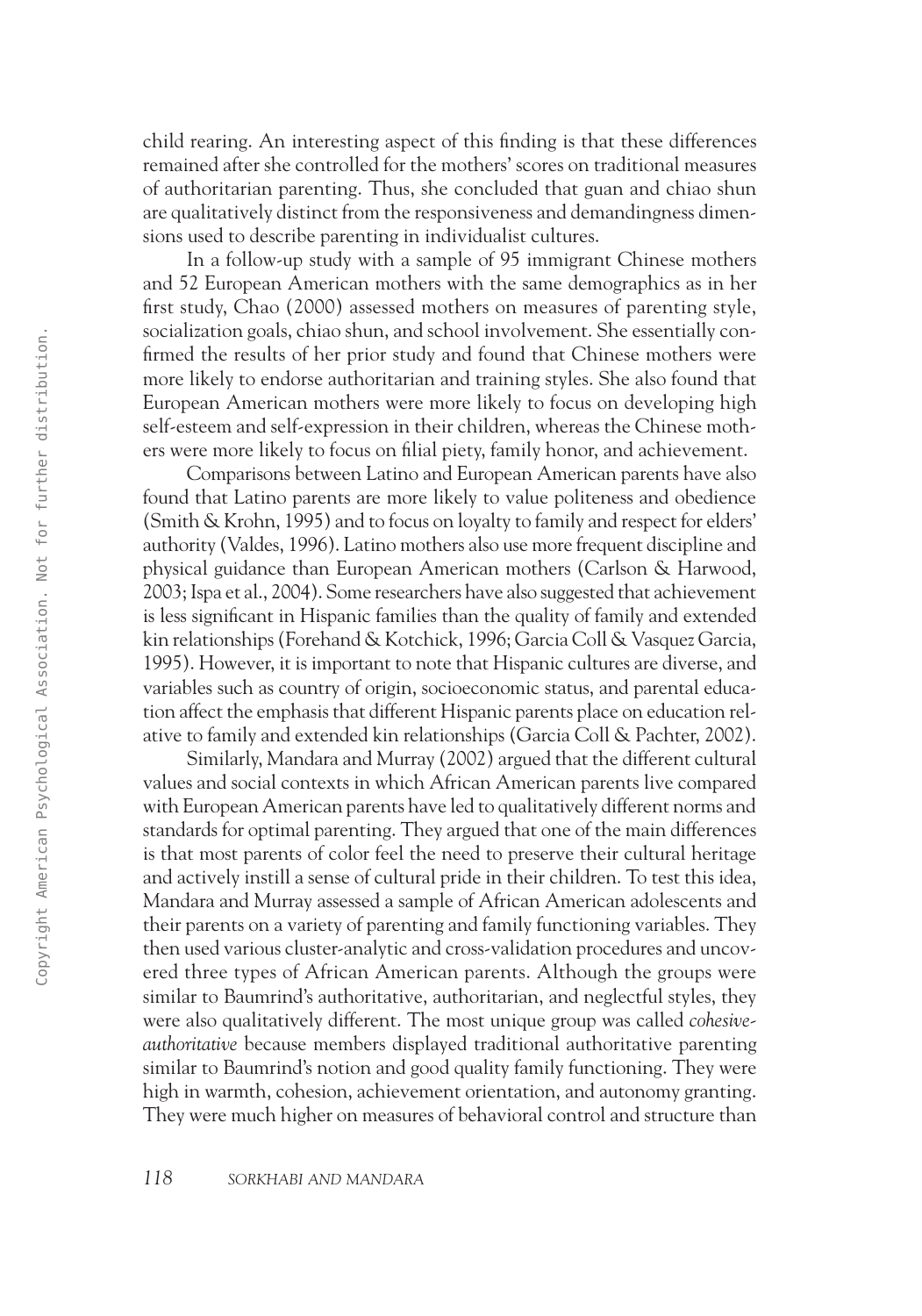authoritative parents but similar to the directive parents Baumrind (1971) identified. They were quite different from European American parents in their focus on instilling in their children a sense of cultural pride and a belief that they could overcome obstacles through self-reliance.

#### **The Same Parenting Style Has Different Effects in Different Cultures**

A second point from the cultural specificity perspective is that the prevalence of a practice in a cultural group reflects its adaptive value in that specific ecological niche. Proponents of this hypothesis argue that because culture is defined as an adaptive system of rules and practices that are shared by a collective (Le Vine, 2009; Matsumoto & Juang, 2003), the prevalence of specific parenting practices or styles implies that it has become prevalent because of its value or functionality. Therefore, the implicit assumption is that authoritarian parenting style and practices will have more positive effects among those from collectivist than individualist cultures.

Several studies have directly or indirectly tested this hypothesis. In one of the more cited examples, Chao (2001) classified over 500 Chinese and European American parents of adolescents into either authoritative or authoritarian styles using the same measure and median split method from the earlier Steinberg et al. (1991) study. She further divided the Chinese Americans into first or second generation. The results showed that both groups of Chinese adolescents had higher GPAs and exhibited more school effort than the European American adolescents. Both Chinese groups were also more likely to have authoritarian parents but not less likely to have authoritative parents than the European American students. Most important, she found that the European American youths with authoritative parents had higher grades and school effort than their counterparts with authoritarian parents. There were no differences for first-generation Chinese American students from authoritative or authoritarian homes. The second-generation students were slightly higher in school effort when they had authoritative parents. She concluded that the authoritative versus authoritarian dichotomy may not have as much relevance for people from different cultures. However, as the Chinese American adolescents became more integrated into American society (as measured by generational status), the effects of authoritative parenting became similar to the effects for European Americans. Unlike in her previous study (Chao, 1994), authoritarian parenting included below-average involvement/acceptance, but authoritarian parenting was correlated with lower parent–child closeness only in European Americans, not in Chinese Americans (Chao, 2001, p. 1838). 26<br>
26 coological rische. Fra to comunity about the two the same practices that are showed by a state of the same of the same of the same of the stresses of the same of the stresses of the same of the stresses of the same

A few studies have also found that controlling parental behavior may operate differently in Latino and European American families. A study with preadolescent European and Hispanic American children found that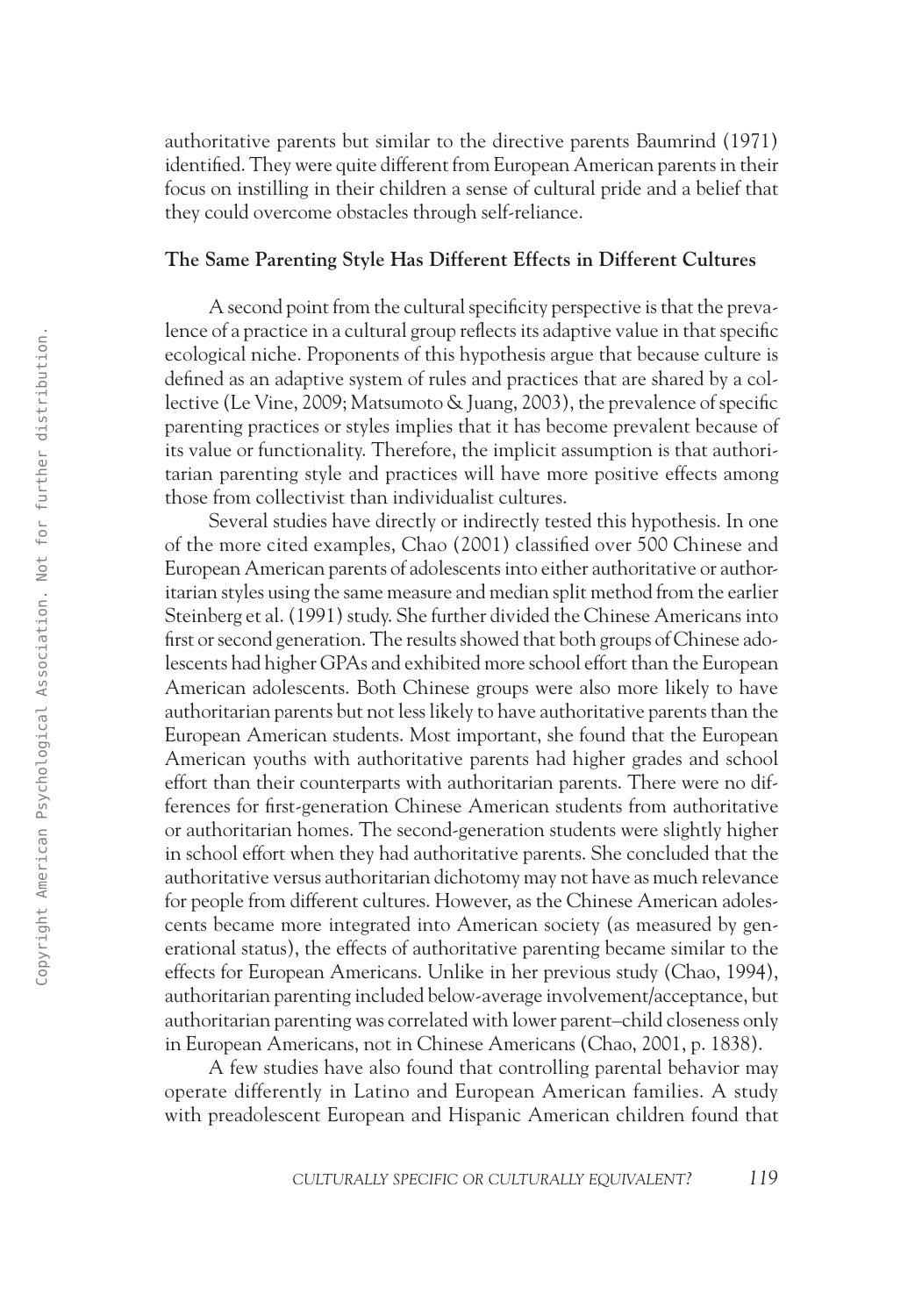controlling and hierarchical parenting predicted more externalizing behaviors among the European American children only (Lindahl & Malik, 1999). Ispa et al. (2004) studied cultural differences in the effects of maternal intrusiveness during young children's free play. They observed over 1,200 lower socioeconomic status infants interacting with their mothers at 15 months and again at 25 months. They found that European American mothers were less intrusive and warmer than African or Mexican American mothers. European American infants were also rated as having less negativity but similar task engagement at 15 months. They also found that maternal intrusiveness at 15 months was negatively related to child engagement and dyadic mutuality at 25 months for European American mothers only. Ispa et al. argued that intrusiveness likely has a different cultural meaning for African Americans and members of collectivist cultures than for individualistic cultures.

Undoubtedly, much of the evidence used to support the cultural specificity model has been based on findings suggesting that behavioral control, harsh discipline, and even physical punishment have differential effects for European American and African American youths. The main argument, proposed by several researchers (Baumrind, 1972; Mason, Cauce, Gonzales, & Hiraga, 1996; Ogbu, 1981) is that because many African American youths are reared in dangerous urban environments, they require higher levels of behavioral control and strictness to keep them from being victimized or engaging in risky activities. However, to fully assess the benefits of harsh discipline and "strict" parenting for different ethnic and socioeconomic groups, further research is needed to compare outcomes for African American children living in safe environments and European American children living in dangerous environments. 1303<br>
13 menths was recentrely related to child engagement and dytale mentality<br>
at 2.5 menths or known a American mother only lege et al. argued that<br>
in a 2.5 mental of the subset american motivation. American american<br>

The evidence for cultural differences on the effect of parental control and supervision on youth delinquency is equivocal. For instance, Cernkovich and Giordano (1987) assessed 824 adolescents on various measures of parenting and delinquency involvement and found that although parental control and supervision was an important predictor of less delinquency for both White and non-White youths (who were primarily Black), instrumental communication (i.e., whether parents discuss adolescents' future plans or problems at school with friends and teachers) was the best predictor of lower delinquency for White youths, whereas control and supervision was the best predictor of lower delinquency for non-Whites.

Another group of researchers assessed the unique and longitudinal effects of supportive parenting and harsh discipline on various outcomes (Pettit, Bates, & Dodge, 1997) for 585 children and their parents with a battery of instruments before the start of kindergarten and once every year thereafter through the sixth grade. After they controlled for kindergarten adjustment measures, they found that harsh discipline was associated with poorer sixth-grade academic performance for European American youths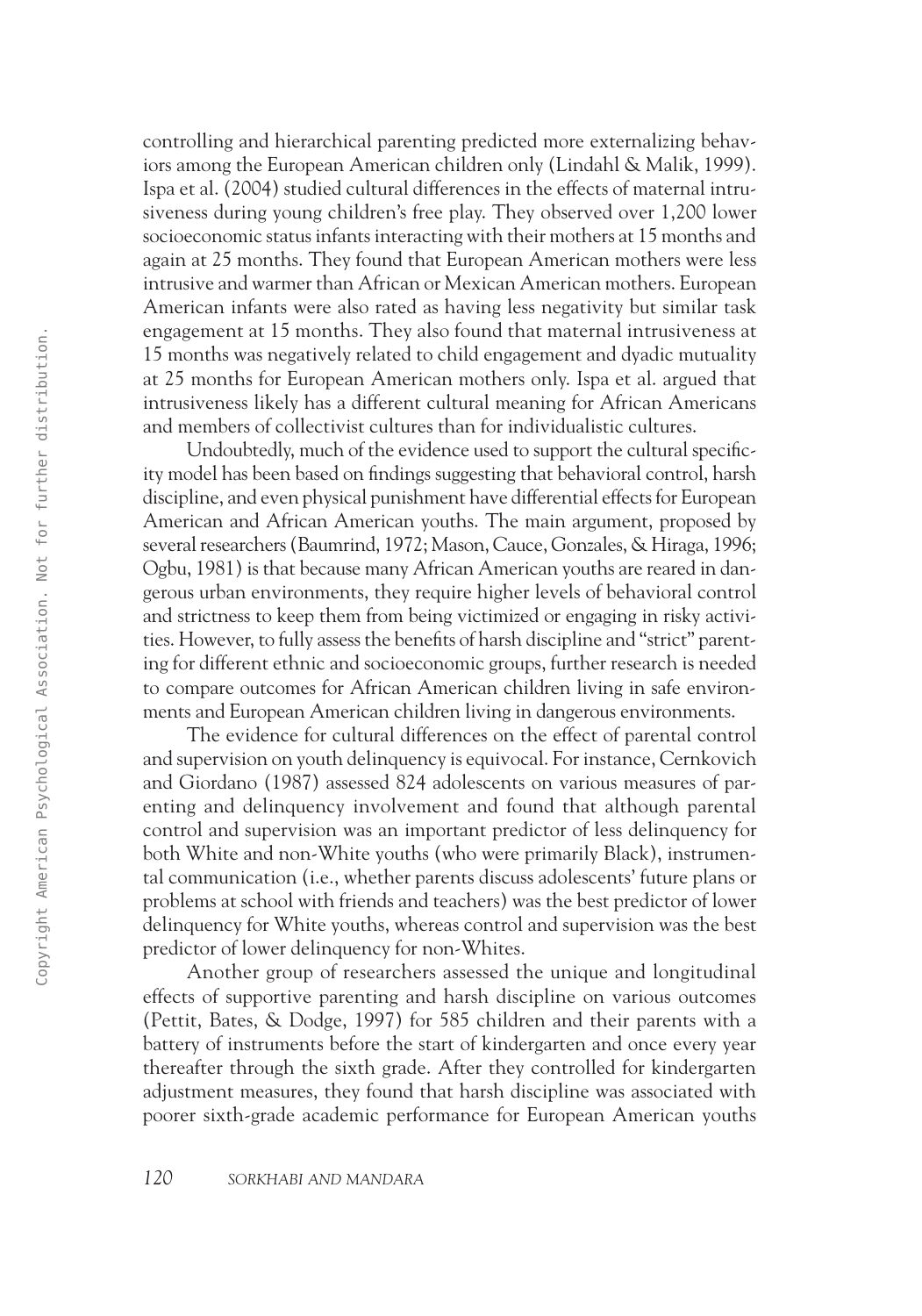$(r = -.24)$ , but the association was in the opposite direction, although nonsignificant for African American youths (*r* = .11).

Probably the most controversial topic in parenting research is the use and value of physical discipline as a form of punishment. Those rightly concerned with child abuse and infringements on the human rights of children argue that physical discipline is not only detrimental but also a form of child abuse (Straus, 2000). There are also some major researchers who argue that ordinary nonabusive spanking can be effective at preventing unwanted behaviors when used in a consistent and rational manner (Baumrind et al., 2002). Most studies with European American youths tended to support the antispanking perspective because physical discipline was associated with higher rates of aggressive behavior at home and school (Straus, 2000). The definition of harsh and corporal punishment varied, but it usually allowed overly severe physical punishment to be grouped with what most would consider ordinary spankings for misbehavior (Baumrind et al., 2002). Therefore, most of these studies did not assess the effects of ordinary nonabusive spanking.

Studies that also examined the effects among African Americans have often found results counter to those with European American youths. An early study by Deater-Deckard, Dodge, Bates, and Petit (1996) followed an economically diverse sample of African American and European American children from kindergarten to the third grade. As in the prior studies, physical discipline was positively associated with peer and teacher ratings of peer aggression, teacher–child conflict, and other disruptive behavior for the European American students. However, no significant association was found for the African American students. In a similar longitudinal study with a sample of 4- to 11-year-old African and European American children, spanking was associated with fewer fights at school and lowered general aggression for African American children (Gunnoe & Mariner, 1997). Likewise, McLoyd and Smith (2002) found that African American children who received high levels of maternal emotional support had fewer behavior problems across 6 years of assessments, whether or not they were spanked. Others have found similar results (Polaha, Larzelere, Shapiro, & Pettit, 2004). The researchers of each study concluded that like parenting styles in general, physical discipline may have a different meaning in African American families because of the prevalence of spanking in their communities. 1303<br>
27 Maximus and are considered in the animalis considered in the animalis consideration. The<br>supersymptom consideration in the animalis consideration of the system<br>procedure considered behavior in the main sets of t

In what is likely the largest study on the topic, Simons et al. (2002) used a sample of 841 families of 10- to 12-year-old African Americans to directly test the hypothesis that the effects of behavioral control and spanking depend on community characteristics. Behavioral control (e.g., monitoring, reasoning) was associated with fewer conduct problems in most neighborhoods but especially in those with higher deviancy rates. Conduct problems included shoplifting, fighting, lying, setting fires, and burglary. Spanking was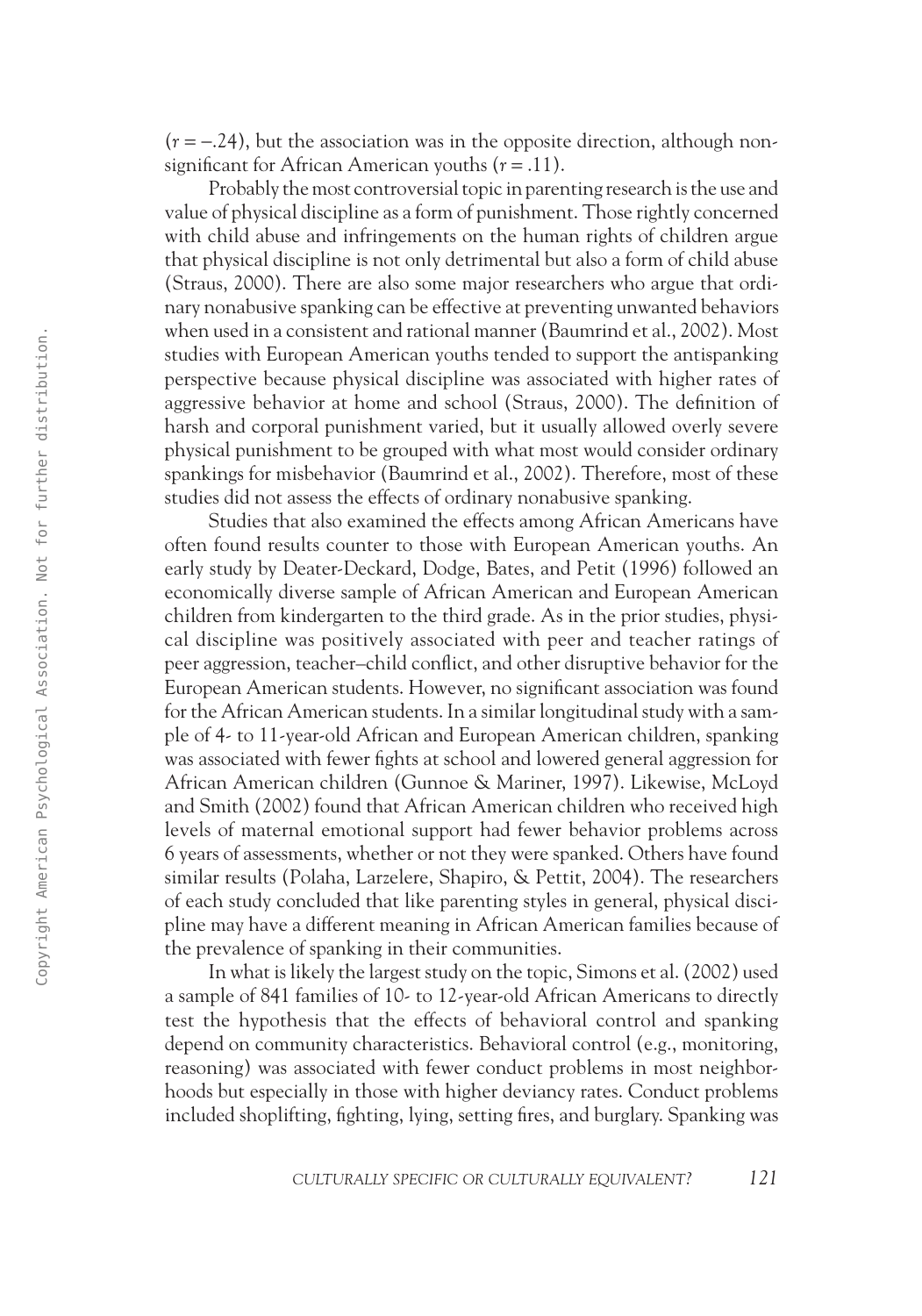associated with more conduct problems only in neighborhoods where it was used rarely. The authors concluded that widespread acceptance of spanking in African American communities explains its differential effects on their children relative to European American children.

## **Children's Interpretations of the Same Parenting Style Differ in Different Cultures**

A third point from the cultural specificity perspective is that children in individualist and collectivist cultures interpret authoritarian parenting differently. Several researchers (Chao, 1994; Fung, 1999; McLoyd & Smith, 2002) have argued that children in collectivist cultures do not interpret authoritarian parenting as a sign of hostility and dominance, as do most children in individualistic cultures. In fact, such behaviors, especially when accompanied by beliefs of parental sacrifice or warmth, are more likely to be interpreted as a sign of parental care, concern, and involvement (Chao, 1994, 2001; McLoyd & Smith, 2002).

Only a few studies have directly tested this hypothesis. In probably the most cited study on the issue thus far, Mason et al. (2004) sampled 288 predominately urban high school students. The students rated four prototypical parental control items with 15 questions that asked them how they felt when their primary caregiver acts in this manner. Students also rated the actual levels of parental warmth and control they received. A factor analysis of each set of the 15 affective response items uncovered three factors for each. The authors found that after controlling for perceptions of actual warmth and parental control, African Americans were more likely than others to report that controlling through guilt ("Says if I really cared for her, I would not do things that cause her to worry") and general control ("Insists that I must do exactly as I'm told") were signs of love and concern. They were also less likely to say they were hurt or angered by such parental behaviors. However, no ethnic differences were found for students' affective responses to the enforcement item ("Is very strict with me"), which they viewed positively, not as feeling controlled and manipulated, or the intrusiveness item ("Wants to know exactly where I am and what I am doing"), which they viewed negatively as feeling controlled and manipulated. 23 - The mass place to the controlling free process is the controlling that the controlling the present performance of Chose USB. 1994; Natural ANDC association and controlling the model as a sign of chosen with the model

# **Emotional and Cognitive Characteristics of Authoritarian Parents Differ by Culture**

Rudy and Grusec (2006) proposed that in individualist cultures, parents who hold collectivist values and practice authoritarian parenting are functioning in a way that is not considered appropriate or normative within their culture. Therefore, authoritarian parenting in individualist, but not in collectivist,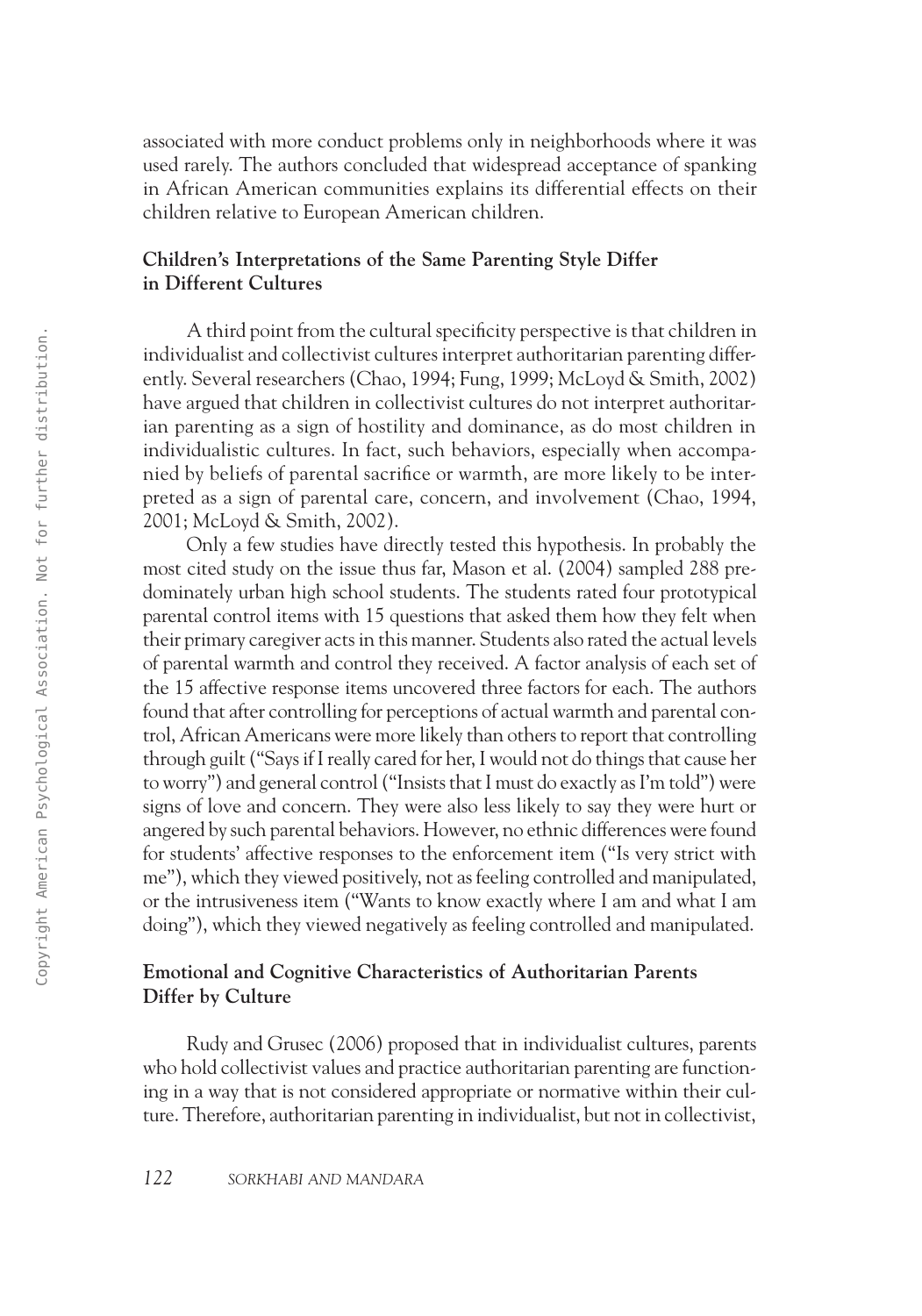cultures is likely to represent negative parent characteristics. Some evidence supports Rudy and Grusec's (2006) proposition for those from individualist cultures. Carlson and Harwood (2003) found that parental control of infants was related to secure attachment among a small sample of Puerto Rican mothers but to avoidant attachment among European American mothers. Rudy and Grusec (2006) compared Anglo Canadians with Canadians of Egyptian, Pakistani, Indian, and Iranian origin. Consistent with their hypothesis, a significant negative association was found between authoritarian parenting and warmth for Anglo Canadians, but a nonsignificant association was found for the other groups. Therefore, evidence does suggest that some forms of parental control are less indicative of low nurturance and thus are interpreted differently by children and adolescents from collectivist versus individualist cultures.

### Cultural Equivalence Perspective

Counter to the cultural specificity perspective, several other researchers have argued that the general features and premise of the authoritative model are consistent across cultural groups (Sorkhabi, 2005; Steinberg, 2001). According to this cultural equivalence perspective, for children to develop the universally important traits of self-control, concern for others, and a sense of agency, they all share the same fundamental needs for feeling loved, protected, and respected (Lamborn & Felbab, 2003). They also require guidance and structure until they are cognitively and emotionally mature enough to handle the demands of adulthood in their society. Thus, proponents of this perspective argue that the specific practices suggested by the authoritative model are important for all youths because they address these universal needs (Lamborn & Felbab, 2003). This basic premise and several studies led to the following four arguments counter to the cultural specificity perspective: (a) Values and socialization goals of parents in individualist and collectivist cultures are similar, and directive parenting as opposed to authoritarian parenting may better explain differences in prevalence of strict parenting in collectivist versus individualist cultures; (b) the same parenting style (i.e., authoritarian parenting) has the same effects on youths in different cultures; (c) children and adolescents in different cultures interpret the same parenting style in the same way; and (d) the emotional and cognitive characteristics of authoritarian parents in different cultures are the same. 1333<br>
on the charge of the statistics of solution and associated we storage in the statistical contract of the statistical Contract of the statistical Association by children and askedescens from collectivity even in the

#### **Directive Parenting and Cultural Similarities in Parenting Styles, Values, and Goals**

Baumrind's *directive* style could explain most of the inconsistencies in the research on non–European Americans. The directive style is exemplified

*culturally specific or culturally equivalent? 123*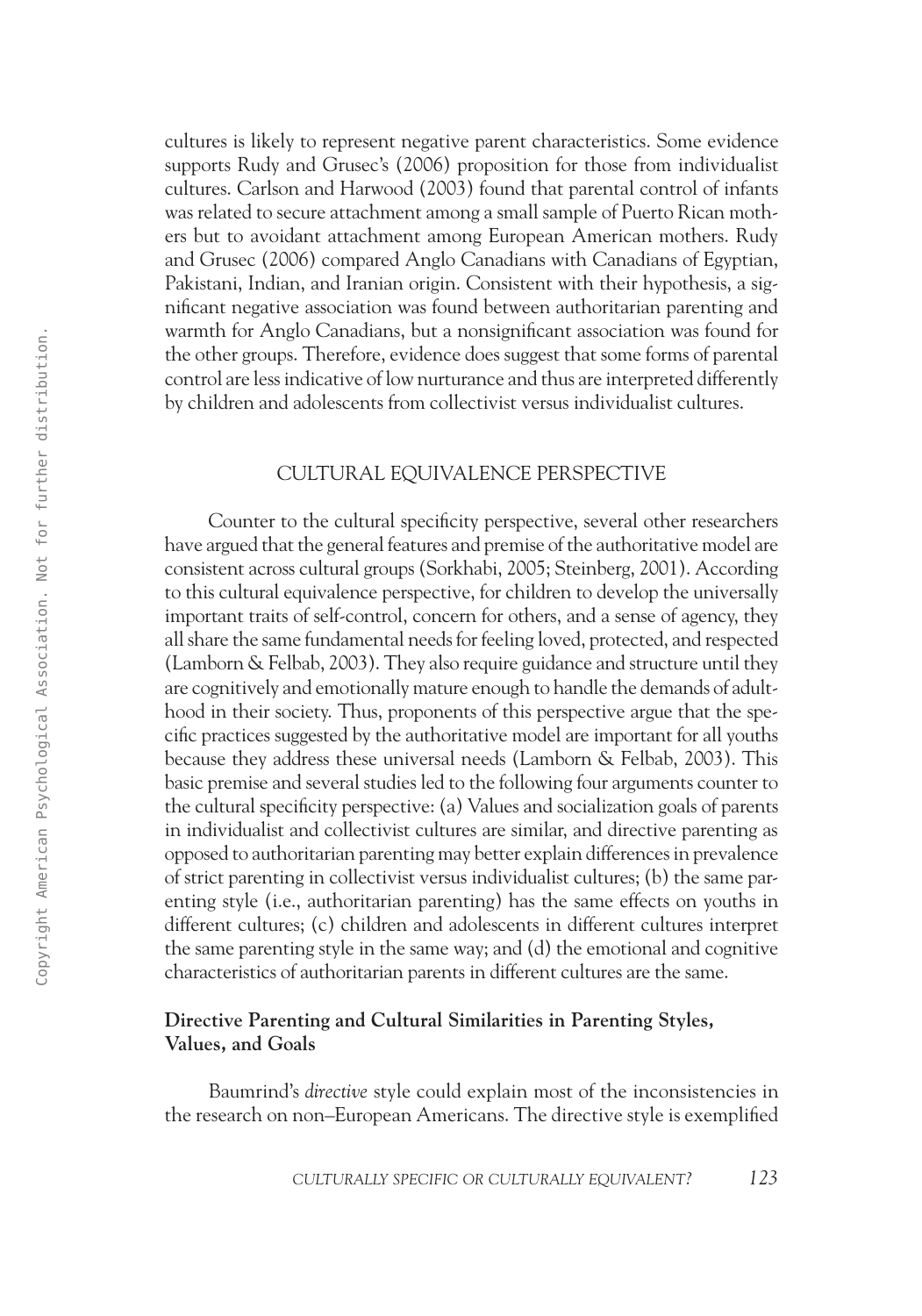by a group of parents found in Baumrind's (1991a, 1991b) research who are similar to the authoritative style in amount and type of control but only moderate in nurturance and autonomy support. Their 10-year child outcomes are nearly equivalent to those of authoritative parents in Baumrind's own data (Baumrind, Larzelere, & Owens, 2010). Baumrind et al. (2010) elaborated on the dimensions that distinguish the directive parents and found that they are less likely to use unqualified power assertion, psychological control, verbal hostility, or arbitrary discipline than the authoritarian parents. In contrast to authoritative parents, directive parents were only average on responsiveness. They also had the same socialization goals of obedience and conformity as the authoritarian parents. Thus, the positive type of parenting observed in non-Europeans resembles the directive parenting style and not the authoritarian style, which we argue is universally harmful to children.

For instance, Chao's (1994, 2001) description of Asian parenting as highly demanding; moderately warm and nurturing; and holding strong values of obedience, politeness, family honor, and respect for authority is very similar to the directive style. This is also evident in the fact that although Chao (2000) found that Chinese Americans were higher on measures of training, a sizable portion of European American parents endorsed these principles, and both Chinese and European American parents who endorsed training did not differ significantly from one another in endorsing the socialization goals of filial piety and academic achievement.

Other studies also have tested the assumption that the parenting styles typology is universal. Several studies using cluster-analytic and other multivariate procedures to empirically classify families on the basis of their naturally occurring patterns found that the same basic styles emerge in different ethnic groups. For instance, Brenner and Fox (1999) assessed over 1,000 mothers of young children on three parenting factors and then subjected the scores to cluster-analytic procedures. They derived a four-group typology similar to Baumrind's parenting styles that was represented across different ethnic groups. They also found that authoritative parents were the most educated and least likely to report behavioral problems with their child. A more methodologically sophisticated study of inner city African and Mexican American adolescents used cluster analysis and found four parenting types similar to Baumrind's styles in both groups (Gorman-Smith, Tolan, Henry, & Florsheim, 2000). They labeled the four groups exceptionally functioning, task oriented, struggling, and moderately functioning. The exceptionally functioning parents were like those using Baumrind's directive style in that they were similar to the authoritative prototype, but they were less responsive (emotion focused) and more focused on discipline than the prototypical authoritative parents. Similarly, in the Mandara and Murray (2002) study, the cohesiveauthoritative parents were also essentially using the directive style because 26 matrix the state of the state of the state of the state of the state of the state of the state of the state procedure of the protocol system and the state procedure of the state procedure of the state of the state in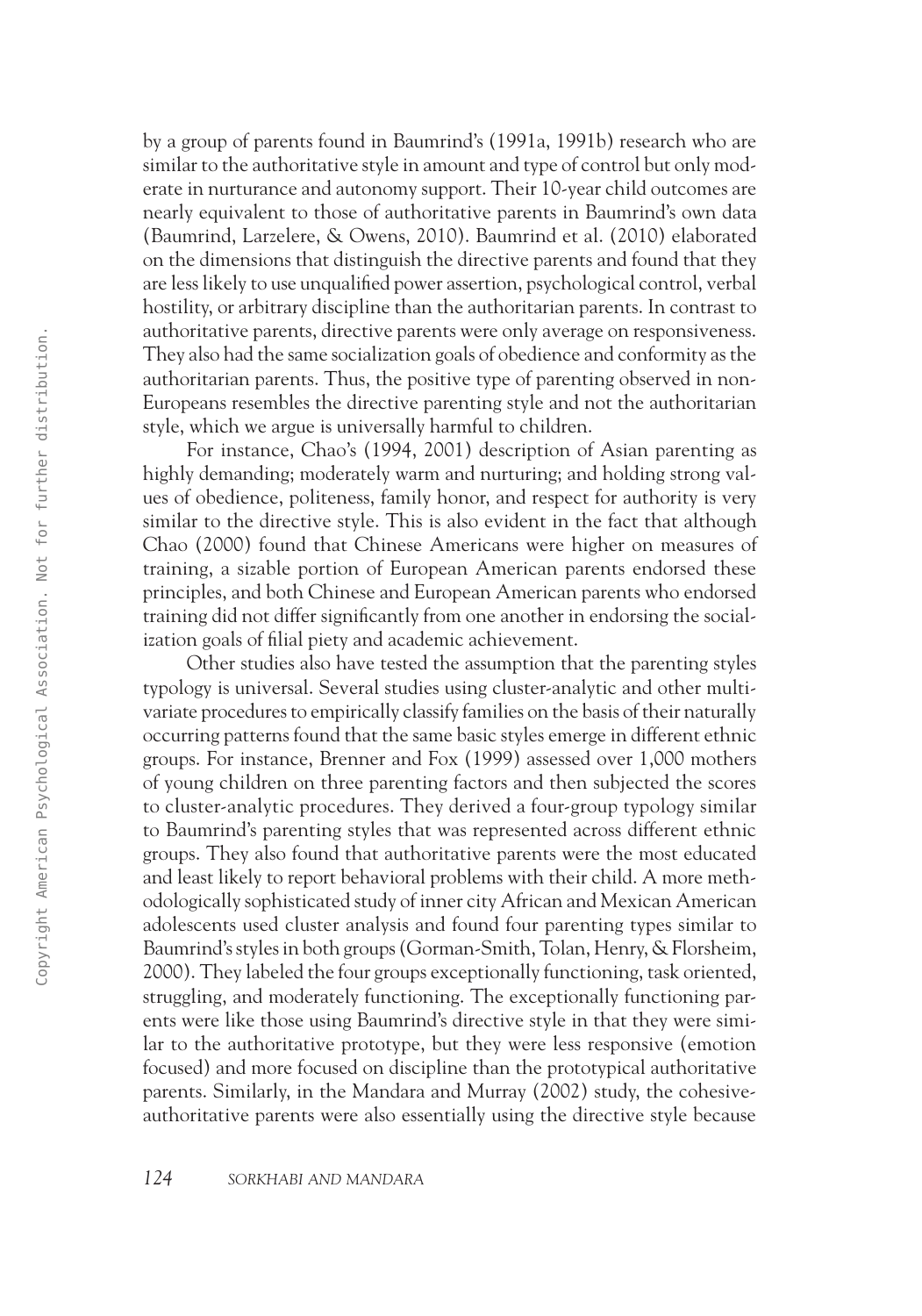they exhibited all of the same traits as the prototypical authoritative style parents but were more discipline oriented and less responsive (acquiescent to child demands).

## **The Effects of Parenting Styles Are Similar in Collectivist and Individualist Cultures**

The cultural equivalence perspective proposes that the positive effects of authoritative parenting are similar across different cultural and ethnic groups. One concept that influences this perspective is that the balance between communion and agency in child behavior and reciprocity in parent–child interactions may be important and relevant in both individualist and collectivist cultures (Sorkhabi & Baumrind, 2009). As Sorkhabi and Baumrind (2009) indicated, agentic and independent behavior is necessary not only for child and adolescent initiative but also for compliance with parental directives and conformity to societal requirements. A certain level of self-reliance and independence is necessary for a child to do what is said to be valued in collectivist cultures, which is to serve the interests of other group members and to be a productive member of society. Therefore, it appears that children in both individualist and collectivist cultures may benefit from authoritative and directive parenting that does not undermine agency and promotes communion. However, permissive and authoritarian parents undermine both agency and communion because both kinds of parents do not engage in reciprocal interactions with the child that would encourage the child to think about the purpose of societal rules or requirements for adult conduct and to critically assess and differentiate between situations in which compliance and conformity are adaptive and in which dissent and disobedience are adaptive. 25<br>
Simulation and specification and summation and summation and summation and summation and summation and summation and summation and summation and summation and summation and summation. And the summation of the summatio

If one extrapolates the principle of reciprocity to explain the negative effects of authoritarian and permissive parenting and the positive effects of authoritative and directive parenting, it becomes evident that authoritarian and permissive parents violate that principle by failing to understand and accommodate their child's needs, abilities, and individuality. For example, authoritarian parents violate the principle of reciprocity by failing to reciprocate a child's bids for closeness (i.e., low warmth) and by discouraging verbal give-and-take. The child's viewpoint is certainly not solicited by the authoritarian parent and is actively discouraged by various means, including verbal hostility and excessive punishment. Similarly, permissive parents do not engage in sustained verbal give-and-take, and instead of punishing or becoming verbally hostile as authoritarian parents do, they simply disengage and accept the child's viewpoint but without appropriately accommodating or taking the child's viewpoint seriously, especially when the child disagrees or is being critical of the parent (Caughlin & Malis, 2004; Lichtwarck-Aschoff,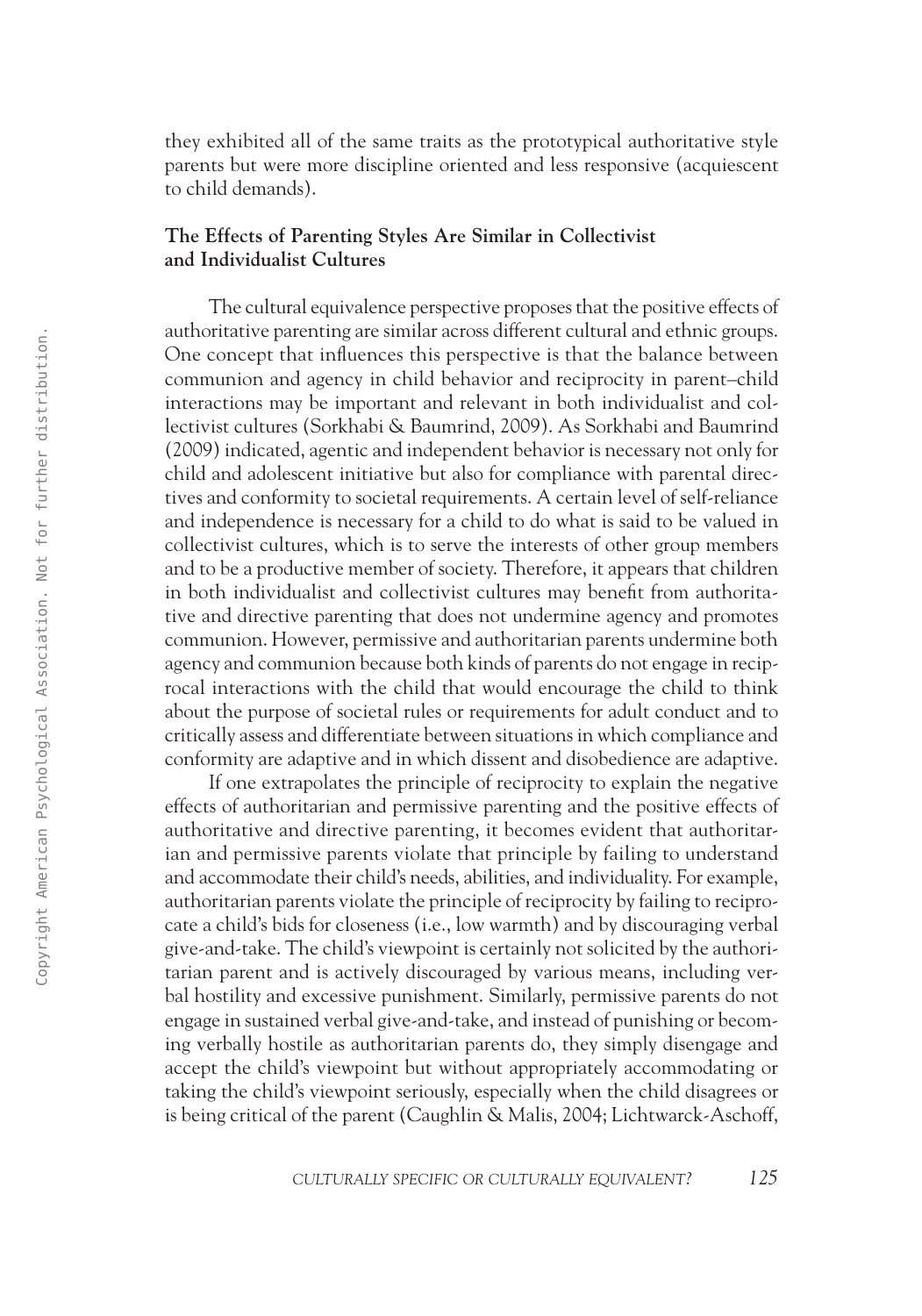Kunnen, & van Geert, 2009). Authoritative and directive parents, although also confrontive when necessary, do not violate the principle of reciprocity because they use a set of practices that includes verbal give-and-take, demanding compliance in concert with reason and explanation, attending to the child's perspective, and in turn requiring the child to attend to the parents' perspective. Authoritative and directive styles should be optimal in both individualistic and collectivistic cultural contexts because the possibility of conflict and misunderstanding is minimized and informed action is maximized when both parties attend to and care about one another's perspective.

In support of this contention, in the parenting style studies by Dornbusch et al. (1987) and Steinberg et al. (1991, 1994), authoritative parenting was associated with the best mental health and fewest behavioral problems for youths of all ethnic backgrounds. Those studies simply did not find differences in GPAs between authoritative and authoritarian parents for some subgroups of African and Asian Americans. Evidence from several other studies pointed also to the beneficial effects of authoritative parenting for Asian children (Ang, 2006; Florsheim, 1997; Garg, Levin, Urajnik, & Kauppi, 2005; Kim & Gim Chung, 2003; Radziszewska, Richardson, Dent, & Flay, 1996). One of the more recent studies of 85 Chinese immigrant mothers found that endorsement of authoritative practices was positively associated with their children's self-regulation skills and better behavioral ratings from teachers (Cheah, Leung, Tahseen, & Schultz, 2009).

Other studies with African American youths have found similar positive effects of authoritative parenting on responsible conduct and mental health. A study with 108 African American mothers of young children found that authoritative parenting was a stronger predictor of good child behavior compared with authoritarian or permissive parenting, even after several socioeconomic factors were controlled (Querido, Warner, & Eyberg, 2002). Similarly, Mandara and Murray (2002) found that adolescents with authoritative-cohesive (directive) type of parents were significantly higher than their counterparts with authoritarian or neglectful parents on measures of mental health, self-esteem, and positive ethnic identity. These findings persisted after measures of socioeconomic and parental marital status were controlled. Gorman-Smith et al. (2000) found similar results for internalizing and externalizing behavior. Thus, consistent with the earlier parenting styles studies, virtually every study to date has shown that African and Asian American youths with authoritative or directive parents have significantly better behavior and mental health than youths without such parents. 1303 - The method of the method is the method with the method with the state of the method is a model of the method with the bet method with the text method with the method with the state of the method of the method of th

Even in areas of achievement, some studies have found similar effects. Taylor, Hinton, and Wilson (1995) used a large national sample of 5- to 18-year-old African Americans and found that those whose parents used an authoritative style had higher grades than those with authoritarian or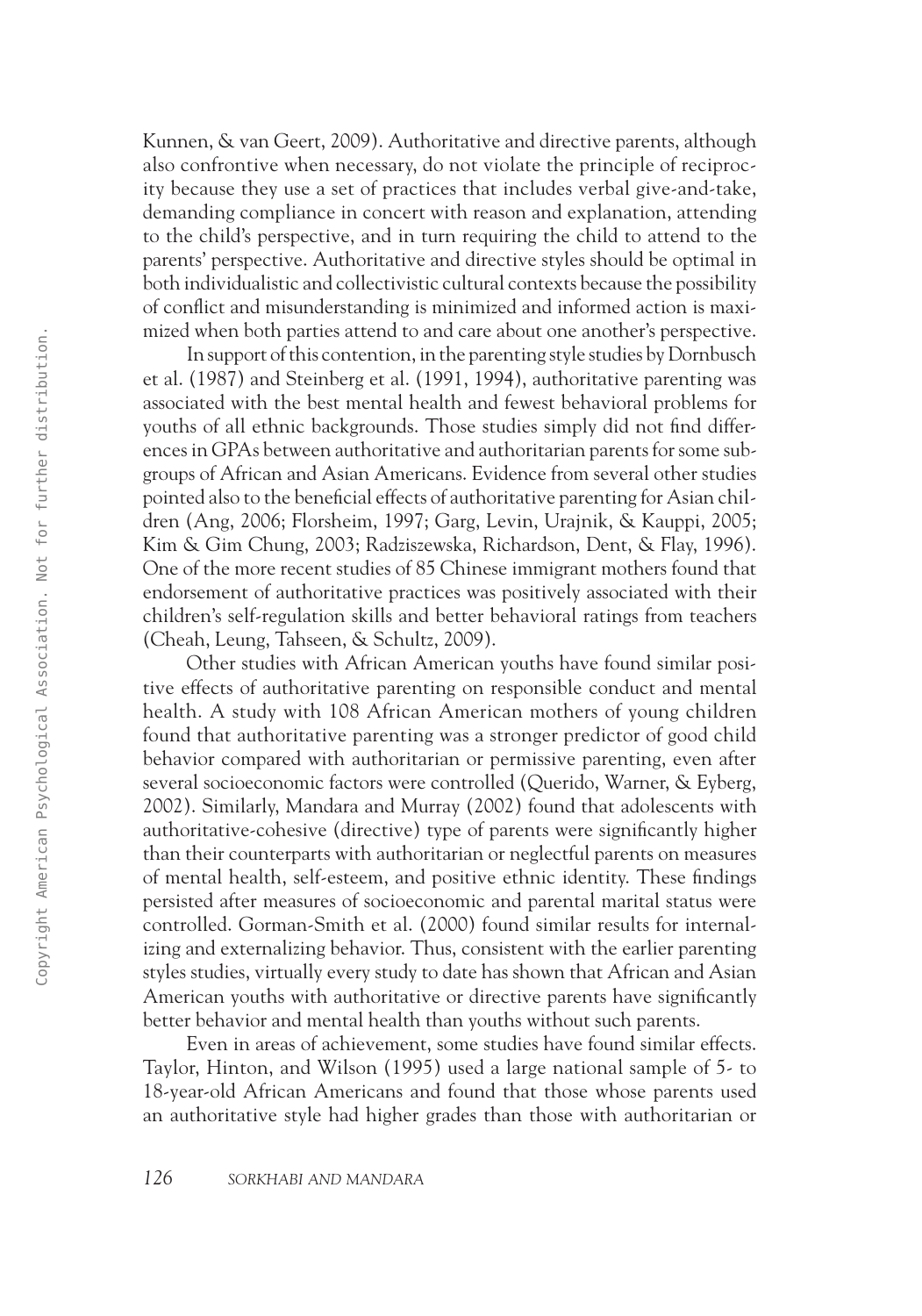permissive parents. Attaway and Bry (2004) found that African American mothers' beliefs in authoritarian control were negatively correlated with adolescent GPA. Gorman-Smith et al. (2000) found that African and Mexican American adolescents with exceptionally well functioning (i.e., directive) parents were higher over four waves on measures of educational aspirations and positive attitudes toward school compared with the others within their ethnic group. Thus, the existing evidence indicates that Baumrind's parenting model is applicable to youth outcomes in the domains of mental health, behavior, and achievement.

## **Authoritarian Parenting Is Interpreted Similarly in Collectivist and Individualist Cultures**

Another tenet of the cultural equivalence perspective is that authoritarian parenting is interpreted in similar ways by children in collectivist and individualist cultures. Proponents suggest that children in collectivist cultures interpret and evaluate the authoritarian parenting style negatively (Sorkhabi, 2005). The extant literature on children's evaluations and interpretations of authoritarian parenting and dimensions such as shaming, social comparisons, derogatory attributions, emphasis on family honor, and arbitrary curtailment of child autonomy reveals that children in collectivist cultures equate authoritarian parental control with parental rejection, hostility, and disconnection, not parental care, concern, and involvement. Furthermore, children's perception of authoritarian control is also positively related to familial and parent–child conflict and negatively related to harmony and cohesion, which are said to be central values in collectivist cultures. For example, Rohner and Pettengill (1985) found that Korean adolescents view authoritarian control as a sign of parental hostility and rejection and authoritative control as a sign of parental warmth and involvement. Similarly, Lau and Cheung (1987) found that high school students in Hong Kong who reported restrictive parental control that did not serve a rational purpose to structure and organize adolescent activities, consistent with authoritarian parenting, also reported more familial conflict. Example the state of the collective state of the collective and halo interaction and the state of the collected proposition in the collective american of the content of the collective american Supervisor of the collective

Such authoritarian control is also negatively related to family harmony and cohesion. An interesting study by McNeely and Barber (2010) examined the spontaneous views of adolescents in many cultures (India, Bangladesh, China, Bosnia, Palestine, Germany, United States, Colombia, South Africa, and Australia) about parenting behaviors they thought constituted supportive, loving parenting. Adolescents provided 25 different behaviors that parents should and should not engage in to make them feel loved. The 25 behaviors were classified into emotional and companionate support, instrumental support, moral guidance and advice, allowing freedoms, and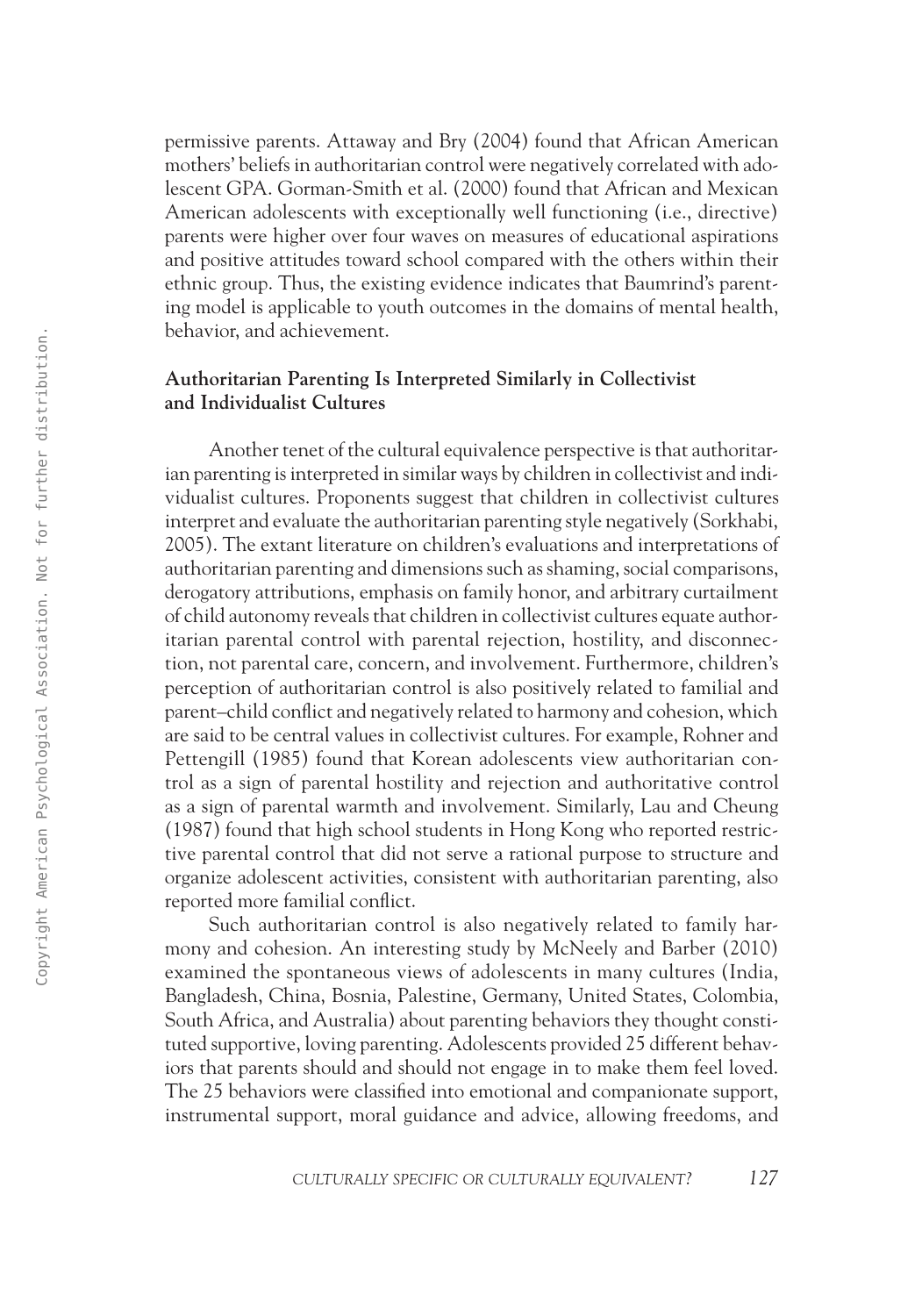showing respect or trust for the adolescent. McNeely and Barber found that 46% of adolescents in individualist and collectivist cultures reported that parental love and concern is evident in parental emotional and companionate support, including overt displays of physical affection, such as hugging and kissing. Adolescents also believed that parental control is a sign of parental love and support. However, adolescents distinguished between parental control that is punitive, such as parents yelling, hitting, straining, taxing, and stressing the adolescent either mentally or physically, versus control that is necessary and beneficial, such as parents giving the adolescent responsibilities or duties, disciplining or correcting the adolescent, providing guidance and advice, monitoring and setting limits, and worrying or being concerned about the adolescent's whereabouts and future. Therefore, there is some evidence that adolescents from a variety of cultures distinguish between punitive parental control and lack of responsiveness and affection that is consistent with the authoritarian parenting style and rational parental control and sufficient responsiveness and warmth consistent with authoritative and directive parenting styles.

# **Authoritarian Parenting in Both Individualist and Collectivist Cultures Is Associated With Negative Parental Emotional and Cognitive Characteristics**

Contrary to the cultural specificity perspective that authoritarian parenting in collectivist cultures is associated with positive parental emotional and cognitive characteristics, there is evidence that authoritarian parenting is associated with parental psychological distress and negative affect and negative family dynamics and interactions in individualist and collectivist cultures. Rudy and Grusec (2001) compared Egyptian Canadian and Anglo Canadian authoritarian parents on the dimensions of parental warmth, cognitive attributions regarding child misbehavior, and parental anger. They found, contrary to their hypotheses, that authoritarian parenting in both types of cultures was associated with anger and low warmth. Chang, Lansford, Schwartz, and Farver (2004) found that in Hong Kong authoritarian parenting was related to maternal psychological distress and depression and frequent marital conflict. Cheah et al. (2009) also found that Chinese immigrant mothers with greater psychological well-being, lower parenting stress, and high social support were more likely to be authoritative. Among Asian Indian mothers, Sharma, Sharma, and Yadava (2010) found that authoritarian parenting was significantly and positively related to maternal depression. Thus, several studies have shown that authoritarian parenting and its associated practices are related to negative emotional and economic situations for parents from most cultures. 1303 Cangelian declies that is the control of the matter and where the particular correcting the subjective and is the matter of the matter american properties the control of the matter and the matter of the matter and th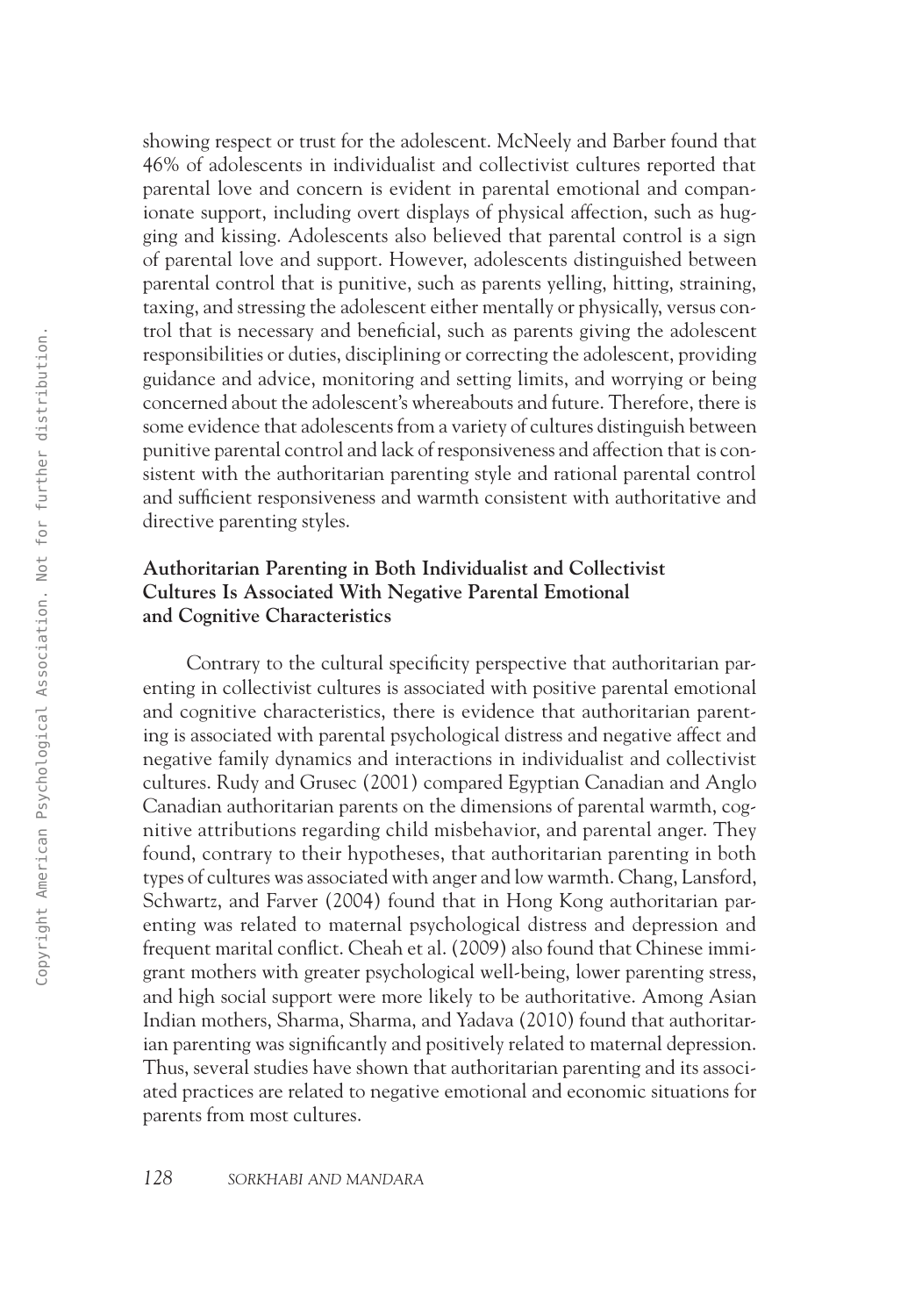## **CONCLUSION**

The bulk of the evidence indicates that Baumrind's four parenting styles typology of authoritarian, authoritative, permissive, and disengaged are represented in every cultural group assessed thus far. Once the directive style is included, the typology is an even better description of the diversity of styles among individualist and collectivist cultures. In fact, the evidence strongly suggests that the inclusion of the directive style will help clarify many of the inconsistencies in the parenting styles research on non-European Americans. The field may need to move beyond the four parenting styles typology and begin incorporating the directive and possibly other styles. The incorporation of the entire range of parenting styles including the directive style would be useful to identify the diverse forms of parenting within cultures so as to more effectively explain within-culture differences in child outcomes and to make more accurate and delineated comparisons between cultures. It would also be fruitful to examine parental goals and values in relation to the range of parenting styles, especially the authoritarian and directive styles, in different cultures.

After reviewing the evidence, it is abundantly clear that the positive effects of authoritative and directive parenting are strong and robust for every cultural group studied thus far. Youths with authoritative or directive parents, regardless of ethnic background, are better off in virtually every domain researchers have measured, even after family demographic factors are accounted for. However, another finding is that certain non–European American groups, particularly African and Asian Americans, are not as negatively impacted by strict parenting as are European American youths. This finding was apparently wrongly interpreted by many researchers to mean that authoritarian parenting is optimal for certain groups. Furthermore, the methodology used by the cultural equivalence view appears to be sounder than the cultural specificity perspective in that researchers who emphasize cultural equivalence have used more objective outcome measures (e.g., official school grades, sociometric peer and teacher reports) as well as more reliable and valid measures of parenting styles that match Baumrind's operationalization of the parenting styles. Also, shared source variance (i.e., data for the independent and dependent variables being obtained from the same source) is less of a problem for the cultural equivalence than the cultural specificity perspective. 1323 - The behavior of the participa statistical association of the particle american and particle american probably order syles. The motivary of the distribution and possibly order syles. The motivary of the distribution

Future research is needed to assess whether the optimal style for most collectivist groups is the pure authoritative style Baumrind originally described or alternatively the directive style, which emerged from her research with a European American sample as well as from analyses of different samples by other researchers. Future research should examine variability in parenting styles within cultures in relation to developmental outcomes so that different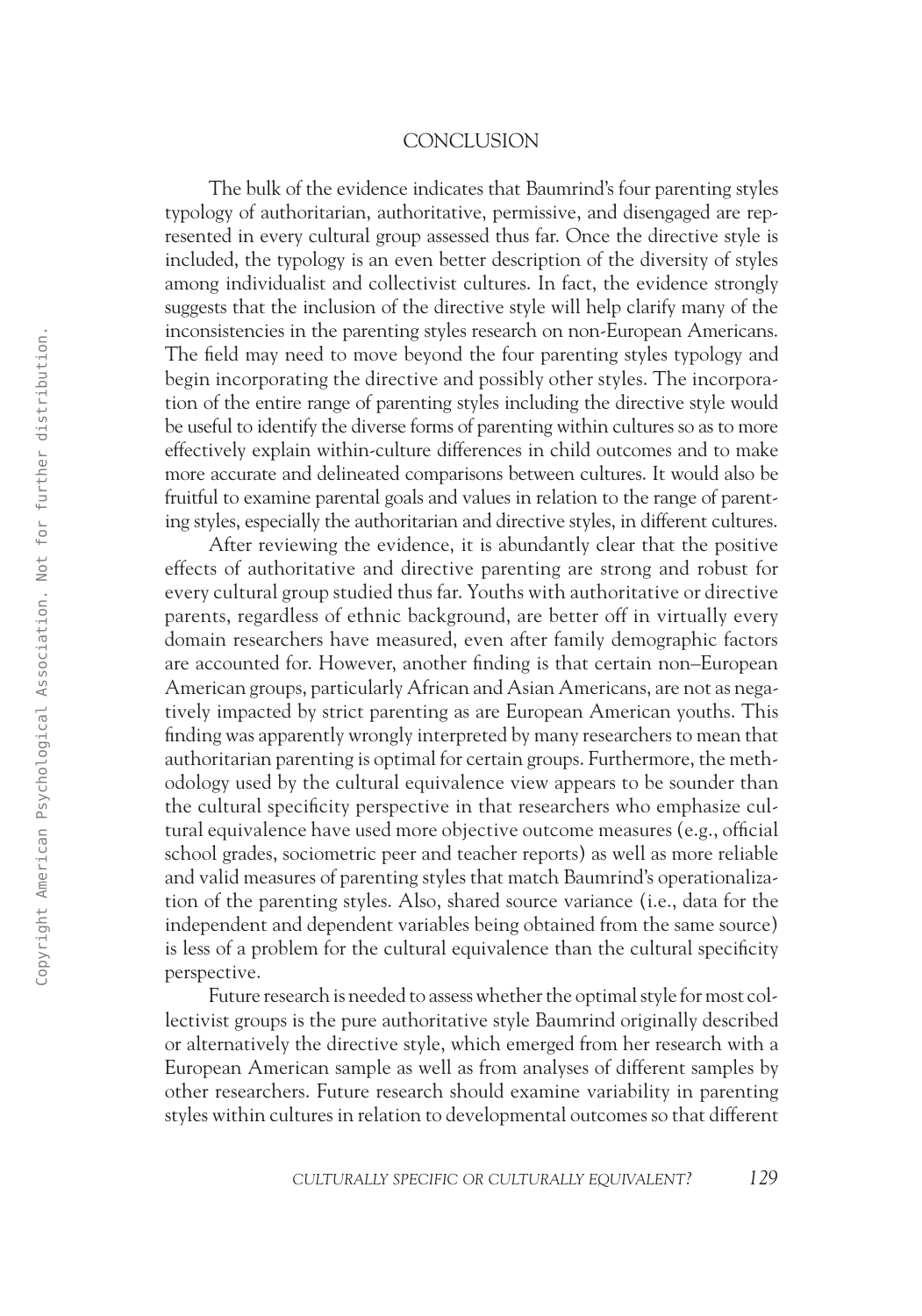cultures are not homogenized by a focus on between-group comparisons that may inaccurately draw conclusions about the prevalence of a particular parenting style from study samples.

On the basis of this review, we conclude that children from collectivist cultures, like those from individualist cultures, distinguish between authoritarian control that is punitive, arbitrary, and intrusive versus directive and authoritative control that is nonpunitive, rational, and accommodative of child individuality. Emotional closeness or responsiveness, however, may have culturally specific components. Displays of physical affection are not the only way for parents to express love or develop close emotional bonds with their children. More research is needed to examine how adolescents in different cultures evaluate and interpret the differences among authoritarian, directive, authoritative, and permissive parenting styles and the effects that variations in interpretation have on developmental outcomes. However, regardless of how specific cultural groups define and express responsiveness, the fundamental premise of the authoritative model that children need to feel loved, respected, and firmly guided while they are maturing into adults seems to be true for all children. 13032-0622-0622-0622-0622-0622-0622-072 11.12 12:25 AM Control and the method in the control of the method in the method in the control of the method in the control of the method in the control of the method in the contro

#### **REFERENCES**

- Ang, R. P. (2006). Effects of parenting style on personal and social variables for Asian adolescents. *American Journal of Orthopsychiatry, 76,* 503–511. doi:10.1037/0002-9432.76.4.503
- Attaway, N. M., & Bry, B. H. (2004). Parenting styles and black adolescents' achievement. *Journal of Black Psychology, 30,* 229–247. doi:10.1177/0095798403260720
- Baumrind, D. (1967). Child care practices anteceding three patterns of preschool behavior. *Genetic Psychology Monographs, 75,* 43–88.
- Baumrind, D. (1971). Current patterns of parental authority. *Developmental Psychology Monographs, 4* (1, Pt. 2), 1–103.
- Baumrind, D. (1972). An exploratory study of socialization effects on black children: Some Black–White comparisons. *Child Development, 43,* 261–267. doi:10.2307/1127891
- Baumrind, D. (1991a). Effective parenting during the early adolescent transition. In P. E. Cowan & E. M. Hetherington (Eds.), *Advances in family research* (Vol. 2, pp. 111–163). Hillsdale, NJ: Erlbaum.
- Baumrind, D. (1991b). The influence of parenting style on adolescent competence and substance use. *The Journal of Early Adolescence, 11,* 56–95. doi:10.1177/ 0272431691111004
- Baumrind, D., Larzelere, R.A., & Cowan, P. (2002). Ordinary physical punishment— Is it harmful? *Psychological Bulletin, 128,* 580–589.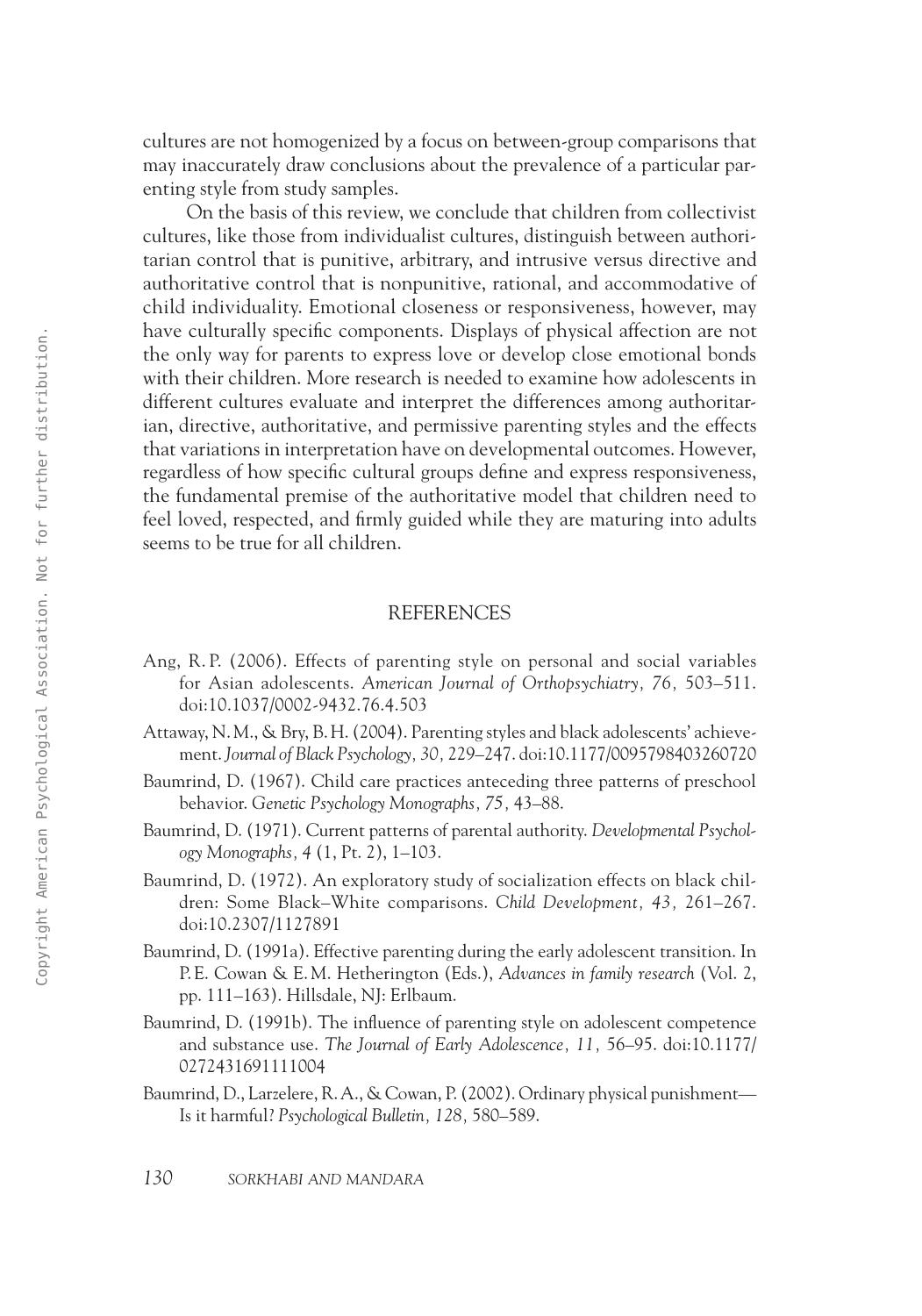- Baumrind, D., Larzelere, R. E., & Owens, E.B. (2010). Effects of preschool parents' power assertive patterns and practices on adolescent development. *Parenting: Science and Practice, 10,* 157–201. doi:10.1080/15295190903290790
- Brenner, V., & Fox, R.A. (1999). An empirically-derived classification of parenting practices. *The Journal of Genetic Psychology: Research and Theory on Human Development, 160,* 343–356. doi:10.1080/00221329909595404
- Carlson, V.J., & Harwood, R. L. (2003). Attachment, culture, and the caregiving system: The cultural patterning of everyday experiences among Anglo and Puerto Rican mother–infant pairs. *Infant Mental Health Journal, 24*(1), 53–73. doi:10.1002/imhj.10043
- Caughlin, J.P., & Malis, R. S. (2004). Demand/withdraw communication between parents and adolescents: Connections with self-esteem and substance use. *Journal of Social and Personal Relationships, 21*(1), 125–148. doi:10.1177/0265407504039843
- Cernkovich, S.A., & Giordano, P. C. (1987). Family relationships and delinquency. *Criminology, 25,* 295–319. doi:10.1111/j.1745-9125.1987.tb00799.x
- Chang, L., Lansford, J. E., Schwartz, D., & Farver, J. M. (2004). Marital quality, maternal depressed affect, harsh parenting, and child externalizing in Hong Kong Chinese families. *International Journal of Behavioral Development, 28,* 311– 318. doi:10.1080/01650250344000523
- Chao, R. K. (1994). Beyond parental control and authoritarian parenting style: Understanding Chinese parenting through the cultural notion of training. *Child Development, 65,* 1111–1119. doi:10.2307/1131308
- Chao, R. K. (2000). The parenting of immigrant Chinese and European American mothers: Relations between parenting styles, socialization goals, and parental practices. *Journal of Applied Developmental Psychology, 21,* 233–248. doi:10.1016/ S0193-3973(99)00037-4
- Chao, R. K. (2001). Extending research on the consequences of parenting style for Chinese Americans and European Americans. *Child Development, 72,* 1832– 1843. doi:10.1111/1467-8624.00381
- Cheah, C. S. L., Leung, C. Y. Y., Tahseen, M., & Schultz, D. (2009). Authoritative parenting among immigrant Chinese mothers of preschoolers. *Journal of Family Psychology, 23,* 311–320. doi:10.1037/a0015076
- Deater-Deckard, K., Dodge, K.A., Bates, J. E., & Pettit, G. S. (1996). Physical discipline among African American and European American mothers: Links to children's externalizing behaviors. *Developmental Psychology, 32,* 1065–1072. doi:10.1037/0012-1649.32.6.1065 1303 - 1303 - 1303 - 1403 - 1403 - 1403 - 1403 - 1403 - 1403 - 1403 - 1403 - 1403 - 1403 - 1403 - 1403 - 1403 - 1403 - 1403 - 1403 - 1403 - 1403 - 1403 - 1403 - 1403 - 1403 - 1403 - 1403 - 1403 - 1403 - 1403 - 1403 - 1403
	- Dornbusch, S. M., Ritter, P. L., Leiderman, P. H., Roberts, D. F., & Fraleigh, M.J. (1987). The relation of parenting style to adolescent school performance. *Child Development, 58,* 1244–1257. doi:10.2307/1130618
	- Florsheim, P. (1997). Chinese adolescent immigrants: Factors related to psychosocial adjustment. *Journal of Youth and Adolescence, 26,* 143–163. doi:10.1023/ A:1024548430764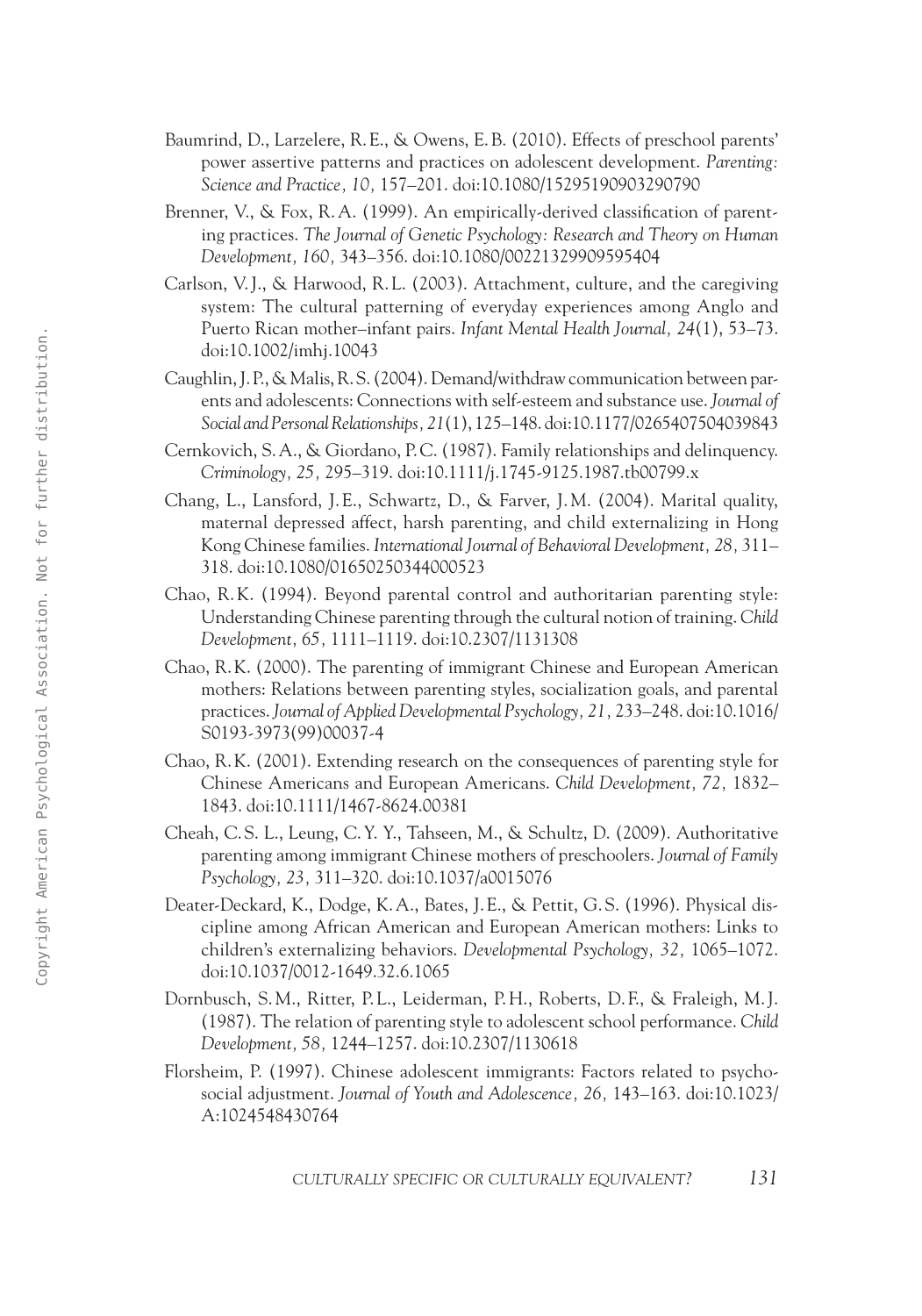- Forehand, R., & Kotchick, B.A. (1996). Cultural diversity: A wakeup call for parent training. *Behavior Therapy, 27,* 187–206. doi:10.1016/S0005-7894(96)80014-1
- Fung, H. (1999). Becoming a moral child: The socialization of shame among young Chinese children. *Ethos, 27,* 180–209. doi:10.1525/eth.1999.27.2.180
- Garcia Coll, C., & Vasquez Garcia, H.A. (1995). Hispanic children and their families: On a different track from the very beginning. In H. E. Fitzgerald, B. M. Lester, & B. S. Zuckerman (Eds.), *Children of poverty: Research, health, and policy issues* (Vol. 23, pp. 57–83). New York, NY: Garland.
- Garcia Coll, C., & Pachter, L. M. (2002). Ethnic minority parenting. In M. H. Bornstein (Ed.), *Handbook of parenting. Vol. 4: Social conditions and applied parenting* (pp. 1–46). Mahwah, NJ: Erlbaum.
- Garg, R., Levin, E., Urajnik, D., & Kauppi, C. (2005). Parenting style and academic achievement in East Indian and Canadian adolescents. *Journal of Comparative Family Studies, 36,* 653–661.
- Gorman-Smith, D., Tolan, P. H., Henry, D.B., & Florsheim, P. (2000). Patterns of family functioning and adolescent outcomes among urban African American and Mexican American families. *Journal of Family Psychology, 14,* 436–457. doi:10.1037/0893-3200.14.3.436
- Gunnoe, M. L., & Mariner, C. L. (1997). Toward a developmental-contextual model of the effects of parental spanking on children's aggression. *Archives of Pediatrics & Adolescent Medicine, 151,* 768–775. doi:10.1001/archpedi.1997.02170450018003
- Ispa, J. M., Fine, M.A., Halgunseth, L. C., Harper, S., Robinson, J., Boyce, L., . . . Brady-Smith, C. (2004). Maternal intrusiveness, maternal warmth, and mother–toddler relationship outcomes: Variations across low-income ethnic and acculturation groups. *Child Development,75,* 1613–1631. doi:10.1111/j.1467-8624.2004.00806.x 2313 CHO (1323-1333) CHO CHO (1323-1333) CHO CHO (1423-1333) CHO CHO (1423-1333) CHO CHO (1423-1335) CHO (1423-1355) CHO (1423-1355) CHO (1423-1355) CHO (1423-1355) CHO (1423-1355) CHO (1423-1355) CHO (1423-1355) CHO (14
	- Kim, H., & Gim Chung, R. H. (2003). Relationship of recalled parenting style to self-perception in Korean American college students. *The Journal of Genetic Psychology: Research and Theory on Human Development, 164,* 481–492. doi: 10.1080/00221320309597891
	- Lamborn, S. D., & Felbab, A.J. (2003). Applying ethnic equivalence and cultural values models to African-American teens' perceptions of parents. *Journal of Adolescence, 26,* 601–618. doi:10.1016/S0140-1971(03)00059-9
	- Lamborn, S. D., Mounts, N. S., Steinberg, L., & Dornbusch, S. M. (1991). Patterns of competence and adjustment among adolescents from authoritative, authoritarian, indulgent and neglectful families. *Child Development, 62,* 1049–1065. doi:10.2307/1131151
	- Lau, S., & Cheung, P. C. (1987). Relation between Chinese adolescents' perception of parental control and organization and their perception of parental warmth. *Developmental Psychology, 23,* 726–729. doi:10.1037/0012-1649.23.5.726
	- Le Vine, R.A. (2009). Socialization of the child. In R.A. Shweder (Ed.), *The child: An encyclopedic companion* (pp. 929–933). Chicago, IL: University of Chicago Press.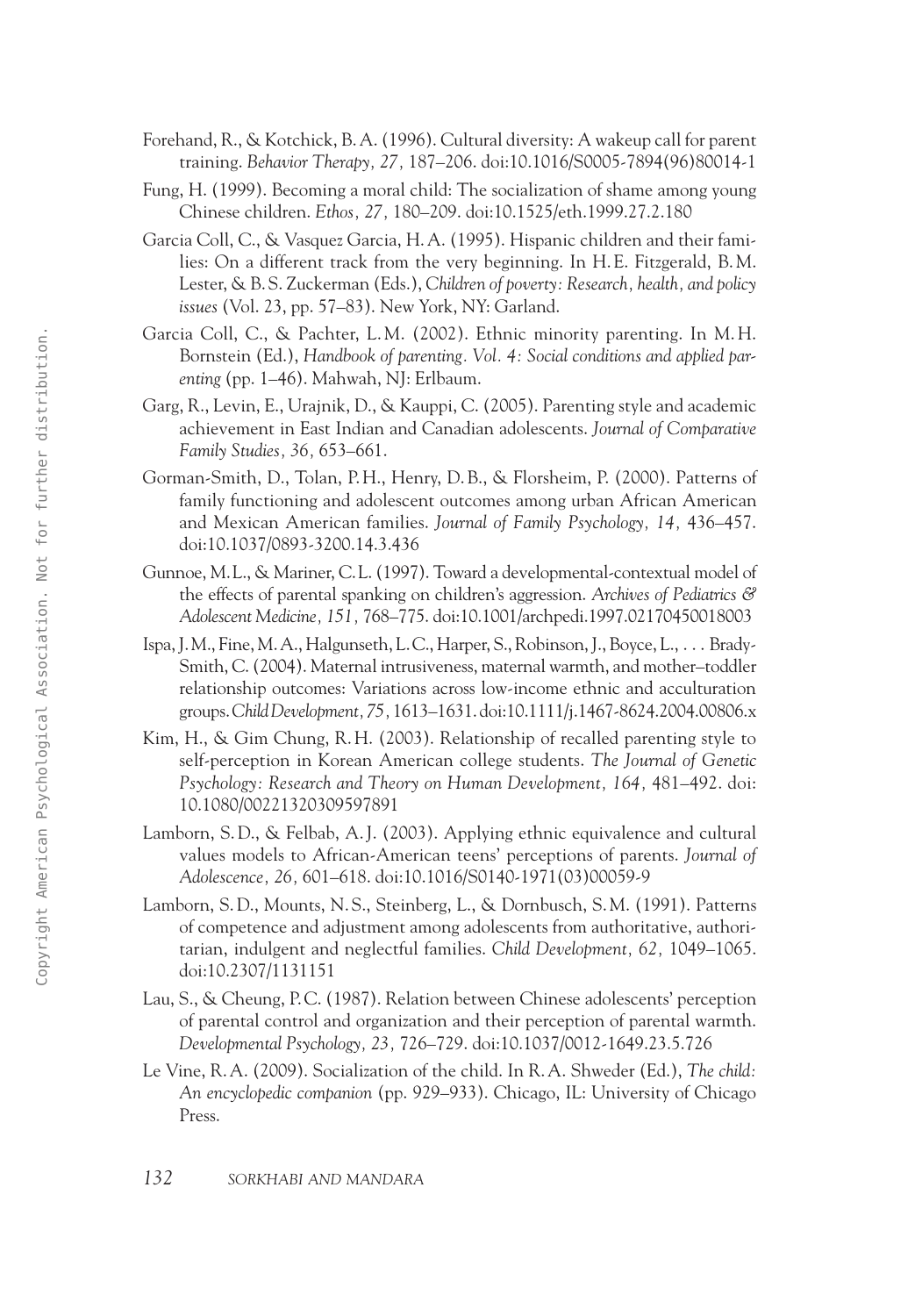- Lichtwarck-Aschoff, A., Kunnen, S. E., & van Geert, P. L. C. (2009). Here we go again: A dynamic systems perspective on emotional rigidity across parent– adolescent conflicts. *Developmental Psychology, 45,* 1364–1375. doi:10.1037/ a0016713
- Lindahl, K. M., & Malik, N. M. (1999). Marital conflicts, family processes, and boys' externalizing behavior in Hispanic American and European American Families. *Journal of Clinical Child Psychology, 28*(1), 12–24. doi:10.1207/ s15374424jccp2801\_2
- Mandara, J., & Murray, C.B. (2002). The development of an empirical typology of African American family functioning. *Journal of Family Psychology, 16,* 318– 337. doi:10.1037/0893-3200.16.3.318
- Markus, H.R. (2008). Pride, prejudice, and ambivalence: Toward a unified theory of race and ethnicity. *American Psychologist, 63,* 651–670. doi:10.1037/ 0003-066X.63.8.651
- Mason, C.A., Cauce, A. M., Gonzales, N.A., & Hiraga, Y. (1996). Neither too sweet nor too sour: Problem peers, maternal control and problem behaviors in African American adolescents. *Child Development, 67,* 2115–2130. doi:10.2307/1131613
- Mason, C.A., Walker-Barnes, C.J., Tu, S., Simons, J., & Martinez-Arrue, R. (2004). Ethnic differences in the affective meaning of parental control behaviors. *The Journal of Primary Prevention, 25,* 59–79. doi:10.1023/B:JOPP.0000039939.83804.37
- Matsumoto, D., & Juang, L. (2003). *Culture and psychology* (3rd ed.). Belmont, CA: Wadsworth/Thomson Learning.
- McLoyd, V. C., & Smith, J. (2002). Physical discipline and behavior problems in African American, European American, and Hispanic children: Emotional support as a moderator. *Journal of Marriage and Family, 64,* 40–53. doi:10.1111/ j.1741-3737.2002.00040.x 1603<br>
26 AM Copyright American formula provide (Formuly Psychology, 16, 318-313), 26:4131037778993-2200.16.33 g<br>
26 Makin 11 Rk, (2008) Philos, provide (1638), 26 (511-670, dei 10.037/<br>
26 AM Copyright American Psycholog
	- McNeely, C.A., & Barber, B. K. (2010). How do parents make adolescents feel loved? Perspectives on supportive parenting from adolescents in 12 cultures. *Journal of Adolescent Research, 25,* 601–631. doi:10.1177/0743558409357235
	- Ogbu, J. U. (1981). Origins of human competence: A cultural-ecological perspective. *Child Development, 52,* 413–429. doi:10.2307/1129158
	- Pettit, G. S., Bates, J. E., & Dodge, K. A. (1997). Supportive parenting, ecological context, and children's adjustment: A seven-year longitudinal study. *Child Development, 68,* 908–923.
	- Polaha, J., Larzelere, R. E., Shapiro, S. K., & Pettit, G. S. (2004). Physical discipline and child behavior problems: A study of ethnic group differences. *Parenting: Science and Practice, 4,* 339–360. doi:10.1207/s15327922par0404\_6
	- Querido, J. G., Warner, T. D., & Eyberg, S. M. (2002). Parenting styles and child behavior in African American families of preschool children. *Journal of Clinical Child and Adolescent Child Psychology, 31,* 272–277. doi:10.1207/153744202753604548
	- Radziszewska, B., Richardson, J. L., Dent, C.W., & Flay, B. R. (1996). Parenting style and adolescent depressive symptoms, smoking, and academic achievement: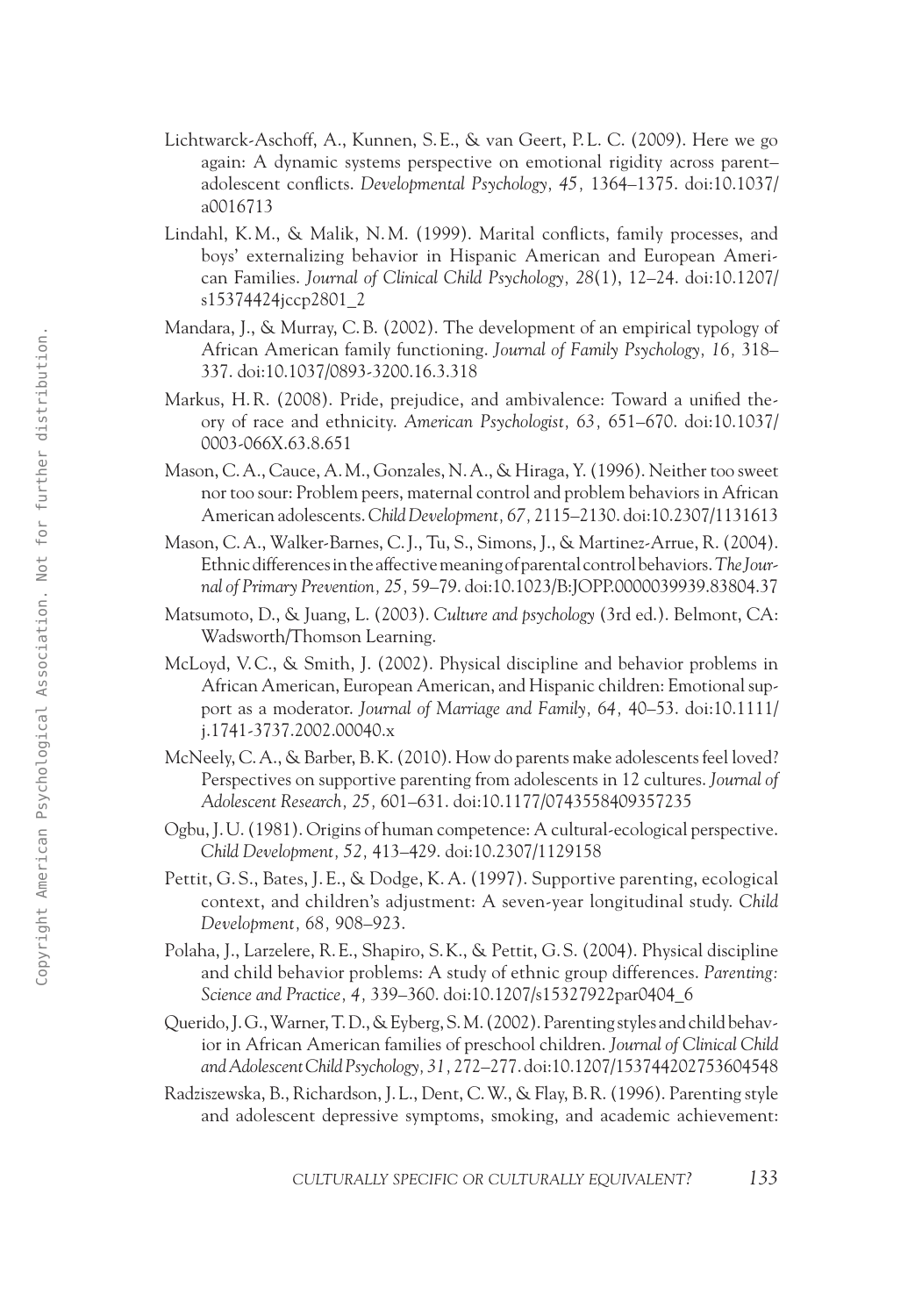Ethnic, gender, and SES differences. *Journal of Behavioral Medicine, 19,* 289–305. doi:10.1007/BF01857770

- Rohner, R.P., & Pettengill, S. M. (1985). Perceived parental acceptance–rejection and parental control among Korean adolescents. *Child Development, 56,* 524–528. doi:10.2307/1129739
- Rudy, D., & Grusec, J. E. (2001). Correlates of authoritarian parenting in individualist and collectivist cultures and implications for understanding the transmission of values. *Journal of Cross-Cultural Psychology, 32,* 202–212. doi:10.1177/0022022101032002007
- Rudy, D., & Grusec, J. E. (2006). Authoritarian parenting in individualist and collectivist group: Associations with maternal emotion and cognition and children's selfesteem. *Journal of Family Psychology, 20,* 68–78. doi:10.1037/0893-3200.20.1.68
- Sharma, M., Sharma, N., & Yadava, A. (2010). Depression in relation to parenting style and self-efficacy among female adolescents. *Indian Journal of Community Psychology, 6,* 208–220.
- Simons, R. L., Kuei-Hsiu, L., Gordon, L. C., Brody, G. H., Velma, M., & Conger, R. D. (2002). Community differences in the association between parenting practices and child conduct problems. *Journal of Marriage and Family, 64,* 331–345. doi:10.1111/j.1741-3737.2002.00331.x
- Smith, C., & Krohn, M. D. (1995). Delinquency and family life among male adolescents: The role of ethnicity. *Journal of Youth and Adolescence, 24,* 63–93. doi:10.1007/BF01537561
- Sorkhabi, N. (2005). Applicability of Baumrind's parent typology to collective cultures: Analysis of cultural explanations of parent socialization effects. *International Journal of Behavioral Development, 29,* 552–563. doi:10.1080/01650250500172640
- Sorkhabi, N., & Baumrind, D. (2009). Authority and obedience. In R.A. Shweder (Ed.), *The child: An encyclopedic companion* (pp. 81–86). Chicago, IL: University of Chicago Press.
- Steinberg, L. (2001). We know some things: Parent–adolescent relationships in retrospect and prospect. *Journal of Research on Adolescence, 11,* 1–19. doi:10.1111/ 1532-7795.00001
- Steinberg, L., Dornbusch, S. M., & Brown, B.B. (1992). Ethnic differences in adolescent achievement: An ecological perspective. *American Psychologist, 47,* 723–729. doi:10.1037/0003-066X.47.6.723
- Steinberg, L., Lamborn, S. D., Darling, N., Mounts, N. S., & Dornbusch, S. M. (1994). Over-time changes in adjustment and competence among adolescents from authoritative, authoritarian, indulgent, and neglectful families. *Child Development, 65,* 754–770. doi:10.2307/1131416 Explicit, 86 CHOS (2003) Anterior the method in the system of the system of the system of the system of the system of the system of the system of the system of the system of the system of the system of the system of the s
	- Steinberg, L., Mounts, N. S., Lamborn, S. D., & Dornbusch, S. M. (1991). Authoritative parenting and adolescent adjustment across varied ecological niches. *Journal of Research on Adolescence, 1,* 19–36.
	- Straus, M.A. (2000). Corporal punishment and primary prevention of physical abuse. *Child Abuse & Neglect, 24,* 1109–1114. doi:10.1016/S0145-2134(00)00180-0